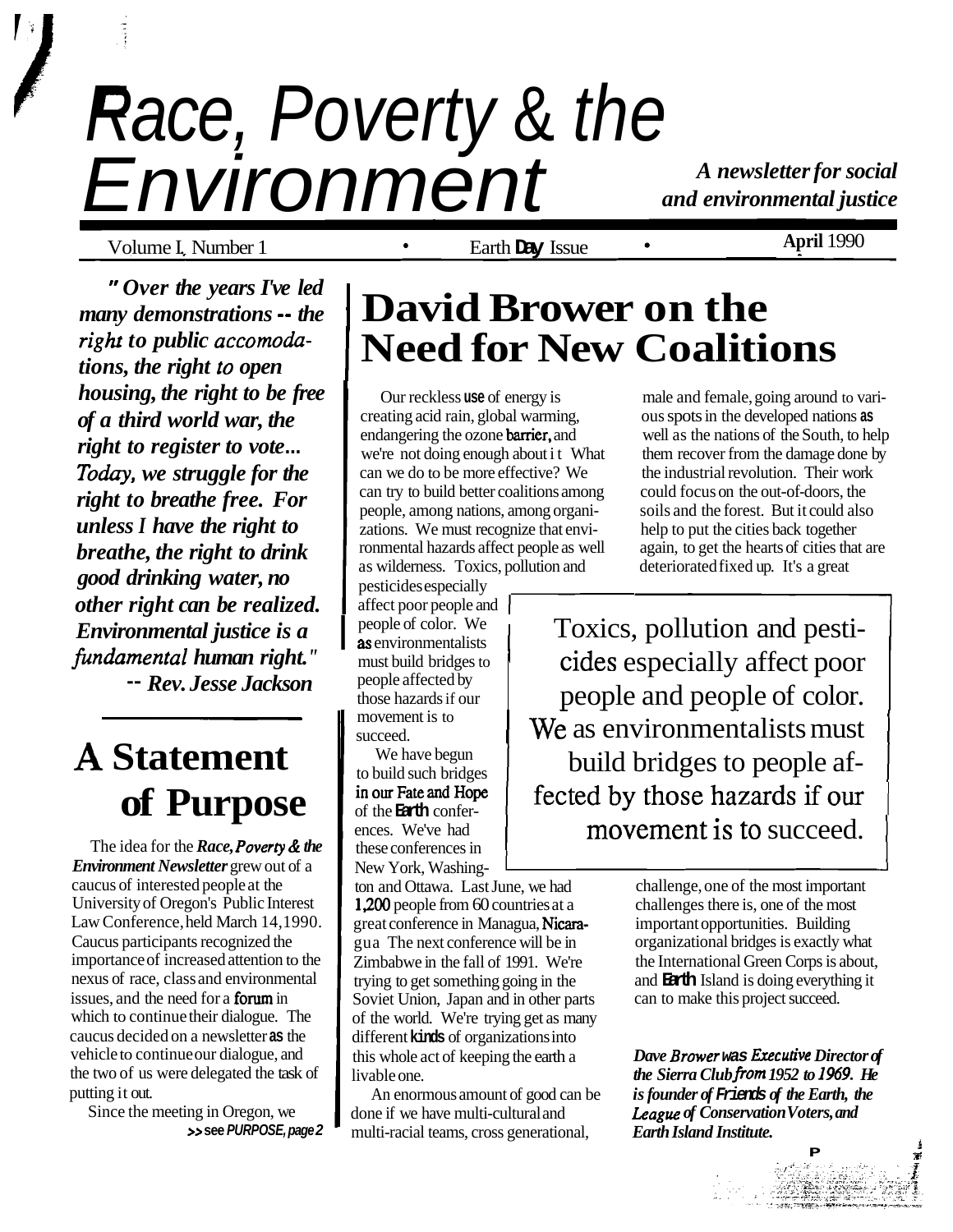## **A Statement of Purpose**

#### >> **PURPOSE, from page** 1

have circulated questionaires to the original group, and have **talked** to a number of people about the **RPE**  *Newsletter.* Many people around the country are exploring the intersection of race, poverty and the environment. We come at it from different places. Some of us are environmental designers, some poverty lawyers, others grassroots activists. Some are students, others part of "mainstream" environmental groups. Some are urban planners, religious workers, health care professionals, government officials. Some of us are lowincome, others privileged. Some are people of color. some white, some highly educated, some self-educated. All of us are concerned about the disproportionate impact environmental hazards have on low-income and minority communities. And all of us need information to keep us abreast of activities, articles, events and people working in the area. We hope that this newsletter will be a source of that information.

This first issue is by necessity a bare-bones model — we are still in the process of working out what the newsletter should be, how grand a scale we want to attempt, how ambitious we can **all** be. Like the caucus **at** which the newsletter was born, we would like the newsletter to be a democratic, relatively free-form dialogue, an honest sharing of stories and strategies. resources and relevant events. The success and health

### **In This Issue** ...

| A Statement of Purpose, by Carl Anthony & Luke Cole1        |
|-------------------------------------------------------------|
| Women, Home & Community: The Struggle in an Urban           |
| A Challenge to the Environmental Movement, by Victor Lewis4 |
| Why African Americans Should be Environmentalists,          |
| Freeways, Community & "Environmental Racism," by Gar Smith7 |
|                                                             |
| A Short List of Resources Organizations for Grassroots      |
|                                                             |
| US Forest Service Hosts African-American Leaders14          |
| <b>Departments</b>                                          |
|                                                             |
|                                                             |
|                                                             |
|                                                             |
|                                                             |

of the newsletter will depend on you, the readers  $-$  for contributions in the form of articles, book reviews, stories from your community, resources and upcoming events of interest, profiles of activists; for constructive criticism of our communal efforts; for mailing lists of people who should receive the **RPE** 

#### **A note from the Editors**

*Newsletter;* and for creative funding ideas so that we can get this thing off the ground. It is up to you. We are willing to be the conduit through which your information passes, but we are not willing to do **all** the work of tracking down articles and contributors. Let us know what is going on out there.

We operate under several premises:

First, that poor people and people of color have long been "environmental-First, that poor people and people of<br>color have long been "environmental-<br>ists" — people concerned with the health<br>of their communities — but have been color have long been "environmental-<br>ists" — people concerned with the hea<br>of their communities — but have been<br>defined out of the l'universemental may % of their communities  $-$  but have been<br>defined out of the "environmental movement" by forces beyond their control. This is not to point fingers, but instead to recognize the historical contributions of poor people and people of color to pro tecting our environment. DDT was first banned from use not by the U.S. government, but by United Farm Workers' contracts with grape growers government, but by United Farm<br>Workers' contracts with grape grower<br>in the late 1960s — farmworkers who<br>wedgeted the denoming function of understood the dangers of pesticides and who today continue fight for their elimination. **As** one Latina community leader told a group of white, middle-class environmentalists recently, 'Welcome to the environmental movement!''

To understand the nexus of race, poverty and the environment, we must be aware of the way people engaged in struggle view themselves, their culture. needs and priorities. For many environmentalists, success or failure of a project is measured in specialized ways: legislation passed, a project halted. For people living in communities, the connections must be viewed more holistically. How does the project

>> **see PURPOSE, page 16**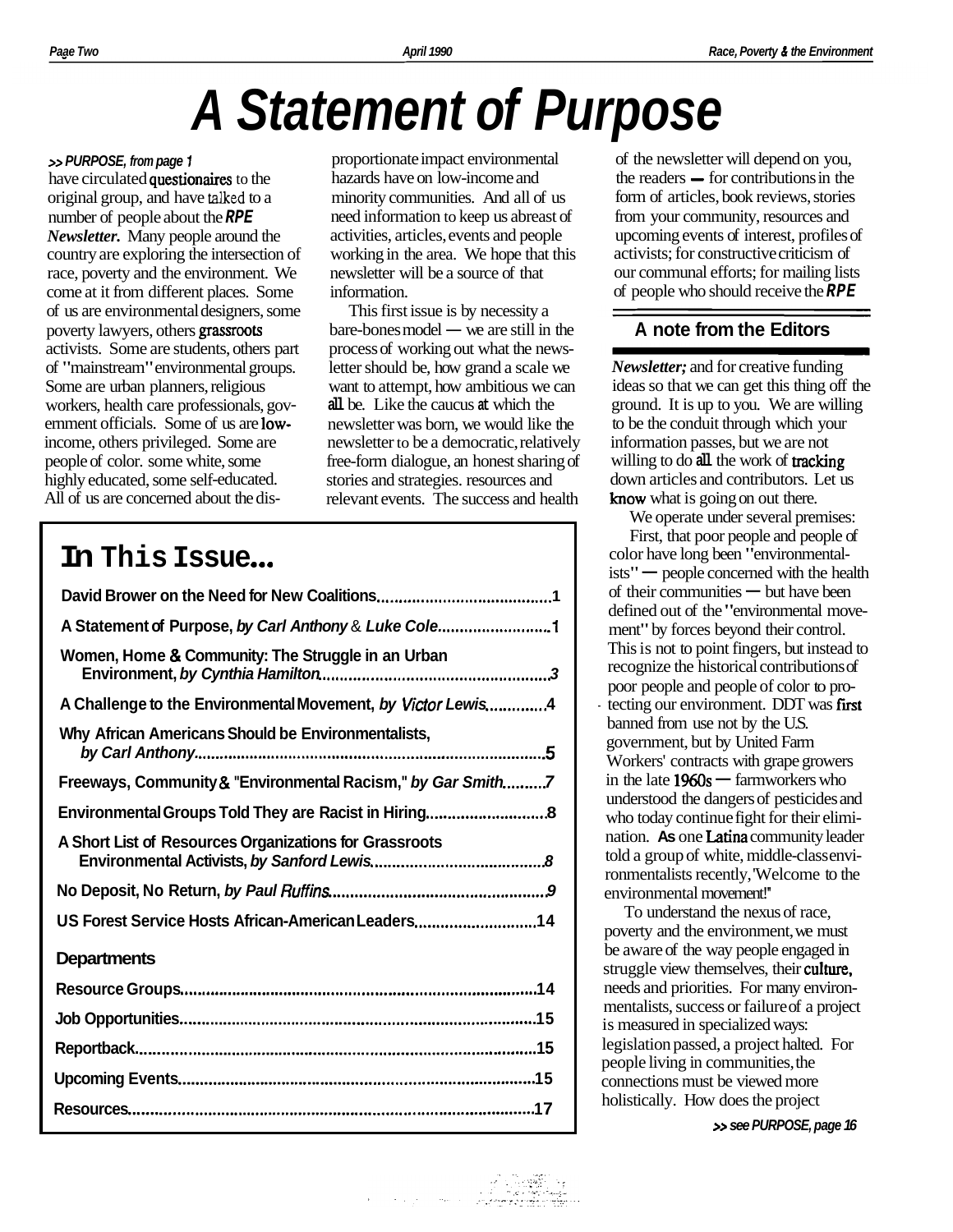## **Women, Home** & **Community: The Struggle in an Urban Environment**

#### **by Cynthia Hamilton**

In 1956 women in South **Africa**  began organized protest against the pass laws. **As** they stood in front of the office of the Prime Minister, they began a new freedom song with its reFrain "now you have touched the women you have struck a rock." This refrain provides a description of the personal commitment and intensity women bring to social change. Women's action has been characterized as "spontaneous and dramatic," women in action portrayed as "intractable and uncompromising." (Cockbum) Society has summarily dismissed these as negative attributes. In reviewing the two-year battle in South Central Los Angeles against a solid waste incinerator we **see** these same tenacious characteristics. When the City Council decided that a thirteenacre incinerator, burning 2000 tons a day of municipal waste, should be built in a poor, residential Black and Hispanic community, the women there said "no." Officials had indeed dislodged a boulder of opposition.

*"I noticed when we fist started fighting the issue how the men would laugh at the women... they would say, 'don't pay no attention to them, that's only one or two women... they won't* **make** *a difference.' ..But now since we' ve been fighting for about a year the smiles have gone."* 

-- Charlotte Bullock

Minority communities shoulder a disproportionately high share of the burden for housing the by-products of industrial development waste, abandoned factories and warehouses, left over chemicals and debris. These communities are also asked to **house** the waste and pollution no longer acceptable in white communities in the form of hazardous landfills or dump sites. In 1987 the United Church of Christ's

Commission for Racial Justice published a report *Toxic Wastes and Race.*  They concluded that race is a major factor related to the presence of hazardous wastes in residential communities throughout the United States. Three out of every five Black **and**  Hispanic Americans live in **communi-**

*"I did not come to the fight against environmental problems as*  an *intellectual* but rather as a con*cerned mother* ... *people say, 'but you're not a scientist, how do you know its not sofe* ...' *I have common sense... I know* **if** *dioxin and mercury are going to come our of* 

*This article addresses the specific problems and developments associated with communiry organizing in Los Angeles against the solid waste incinerator known as*  **LANCER.** T k majority of the activists engaged in this issue were women. This *resulted in a unique set of problems for these women as they struggled to preserve*  their **community**. This review will focus on the **evolution** of political organization and political **consciousness among** working class women in this effort. This article *is an attempt to describe the process of individual and group development* **by** *using the voices of the women involved.* 

ties with uncontrolled toxic sites. Seventy-five percent of the residents of rural areas in the Southwest are drinking **pesticide-contaminated** water; the majority are Hispanic. Over 2 million tons of uranium tailings have been dumped on Indian reservations. **The** 

result is that Navajo teenagers **are** said to have reproductive organ cancer at 17 times the national average. Over 700,000 **inner-city** children are said to be suffering from lead poisoning, which results in learning disorders -- 50 percent of these children **are** Black, Latino and Asian. *(Toxics & Minority Communities,* 1986) Working class minority

women are therefore motivated to organize around very pragmatic environmental issues, rather than those normally associated with more middleclass organizations.

*an incinerator stack, somebody's going to be affected."* -- Charlotte Bullock

When Concerned Citizens of South Central **Los** Angeles came together to oppose the solid waste incinerator

> planned for the community, no one thought much about environmentalism or even feminism. These were just words in a community with a 78 percent unemployment rate, an average income (\$8,158) less **than** half that of the general **Los** Angeles population, **and** a residen**tial** density more **than**  twice that of the whole city. In the **first** stages of organization what motivated and **directed**  individual actions was the

need **to** protect home and children; for **the** group **this** individual orientation emerged as a community-centered battle. **What** was left in this deteriorat-  $\rightarrow$  **>> see WOMW, page 10** 

 $\sim 10$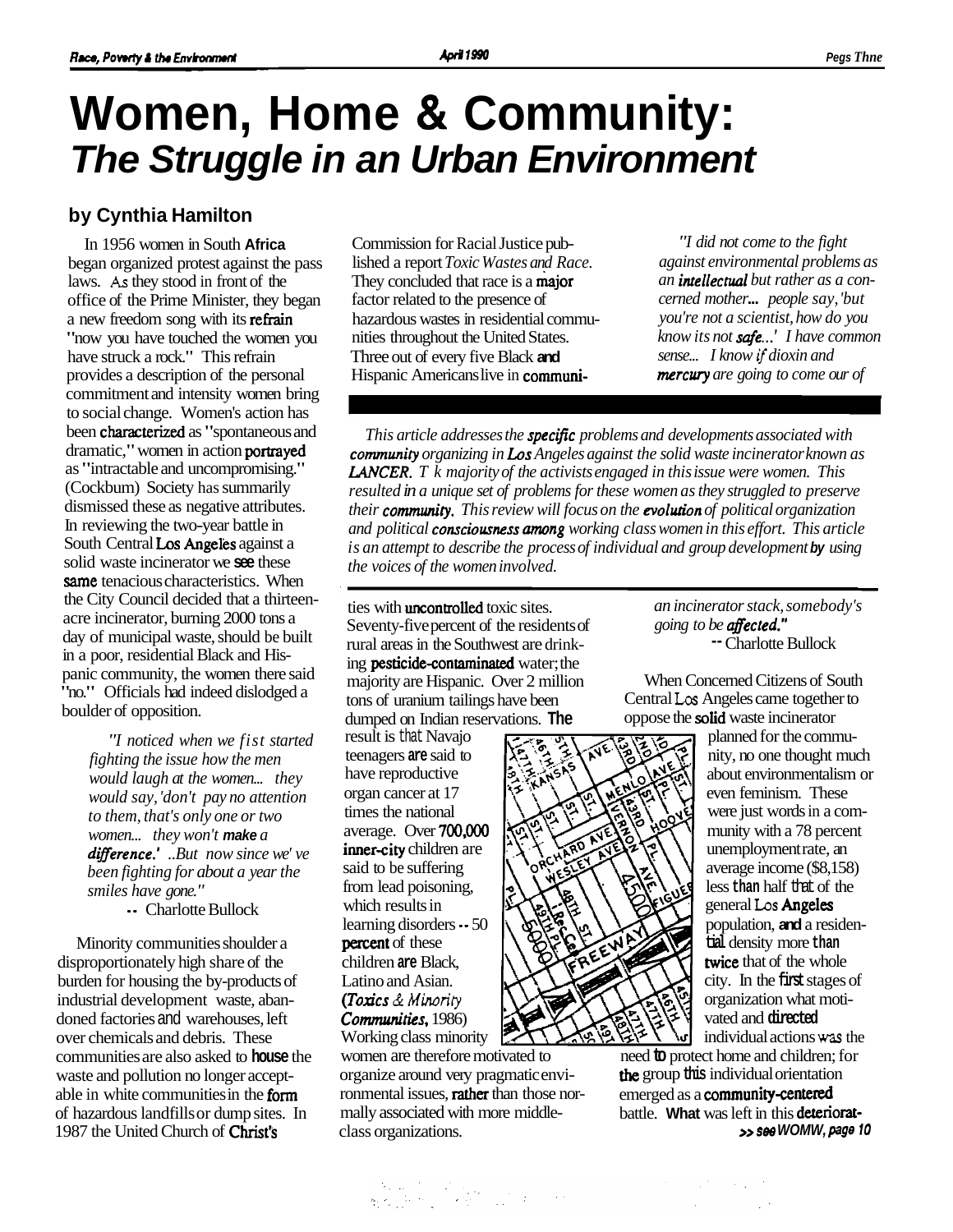## **A** *Challenge to the Environmental Movement*

#### *by Victor Lewis*

Green is good. A deep and uncompromising commitment to the embodiment of ecological wisdom is of the utmost importance to the continued survival and flourishing of humanity and the whole Earth community. Recent reports about the human impact on the environment are alarming indeed. Acid rain, global warming, the decimation of the rain forests, the destruction of six billion tons of North American topsoil every year, our continued reliance on toxic and nonrenewable energy resources, all point to a state of affairs in which, in the words of Einstein, "we drift toward unparalleled catastrophe." The threat of ecocide (ecological suicide) is a pressing political and spiritual reality that transcends the ideological debate between "capitalisms" and "communisms." The human future will be a<br>"Green" one or no future at **all**.

core values of the Green movement that I wish to point to some of its key unsolved problems. The ecological values of the environmental movement are too important for it to remain tainted and marginalized by a few important but correctable shortcomings.

My basic problem with the Green movement, and I am speaking primarly of the **U.S.** movement inspired by the group calling themselves the Green Committees of Correspondence (GCoC), is that it has shown inadequate solidartiy with the many human victims of ecocidal ideology, in particular, people of color and working class people. It has not listened to and learned deeply enough from the social movements to whom it, in large part, owes its existence.

The **U.S.** Green movement is historically indebted to the women's movement, the anti-war movement, the anti-nuclear movement and the environmental activism epitomized by the first Earth Day in **1970.** These movements in turn are, substantially, patterned after and midwifed by the civil rights movement. The civil rights movement was itself nourished by the traditions of African-American liberation theology, Gandhi's *satyagraha* movement for the liberation of India from British colonial rule, and the spirit and tactics of the labor movement. These movements that paved the way for the immediate predecessors of today's Green movement were composed largely of people of color and white members of the working classes. Why then does the

**Page Four April 1990 April 1990 Race, Poverty & the Environment Containers and April 1990 Race, Poverty & the Environment** 

to listen to white activists who can spontaneously identify with the threats to the ozone layer, the mountain goat, or the California condor, but withdraw in fear, guilt, despair, or whatever, when confronted with the "environmental effects" of racism on humans. For example, more young African-American males died from murder in the **U.S.**  in **1977** than in ten years of fighting in Viet Nam. Young African-American men die at a rate six times greater than their white counterparts. The median family income for African-Americans has declined over the last twenty years, and since **1986** the life expectancy of the African-American people as a whole has been declining. If you cannot speak of or listen wisely and learn about the lives of Afiican-American people, you may not speak to me of condors.

The **U.S.** is a nation whose white majority population through no fault of its own has been traumatized with a very deep and painful racist conditioning. The legacy of racism in this country includes the enslavement of African people, the virtual enslavement of Chinese peoples, illegal internment of much of the **U.S.** Japanese population, the genocide of millions of Native Americans and the theft of Native lands.

It is not that "**people** of color don't care about<br>
it is not that "**people** of color don't care about<br> **It** is out **of** my appreciation for the *it is environment* "**though** we have been so accused It is out **of** my appreciation for the *the environment," though* we have been so accused. *It's just that we find it hard to listen to white activists who can spontaneously identify with the threats to the ozone layer, the mountain goat, or the California condor, but withdraw in fear, guilt, despair, or whatever, when confronted with the "environmental efects" of racism on humans.* 

> Green movement have only a token representation of people of color and working class people?

People of color, in particular, have traditionally shunned the Green movement. Why? Racism. It is not that "people of color don't care about the environment," though we have been so accused. It's just that we find it hard

Because this profoundly evil social reality goes so deep into the history and fabric of our nation and retains such a pervasive influence on the psyche of its people, any progressive social move ment, including the environmental movement *musf* embody a commitment and competence in understanding and >> **see** *GREENS,* **page 19**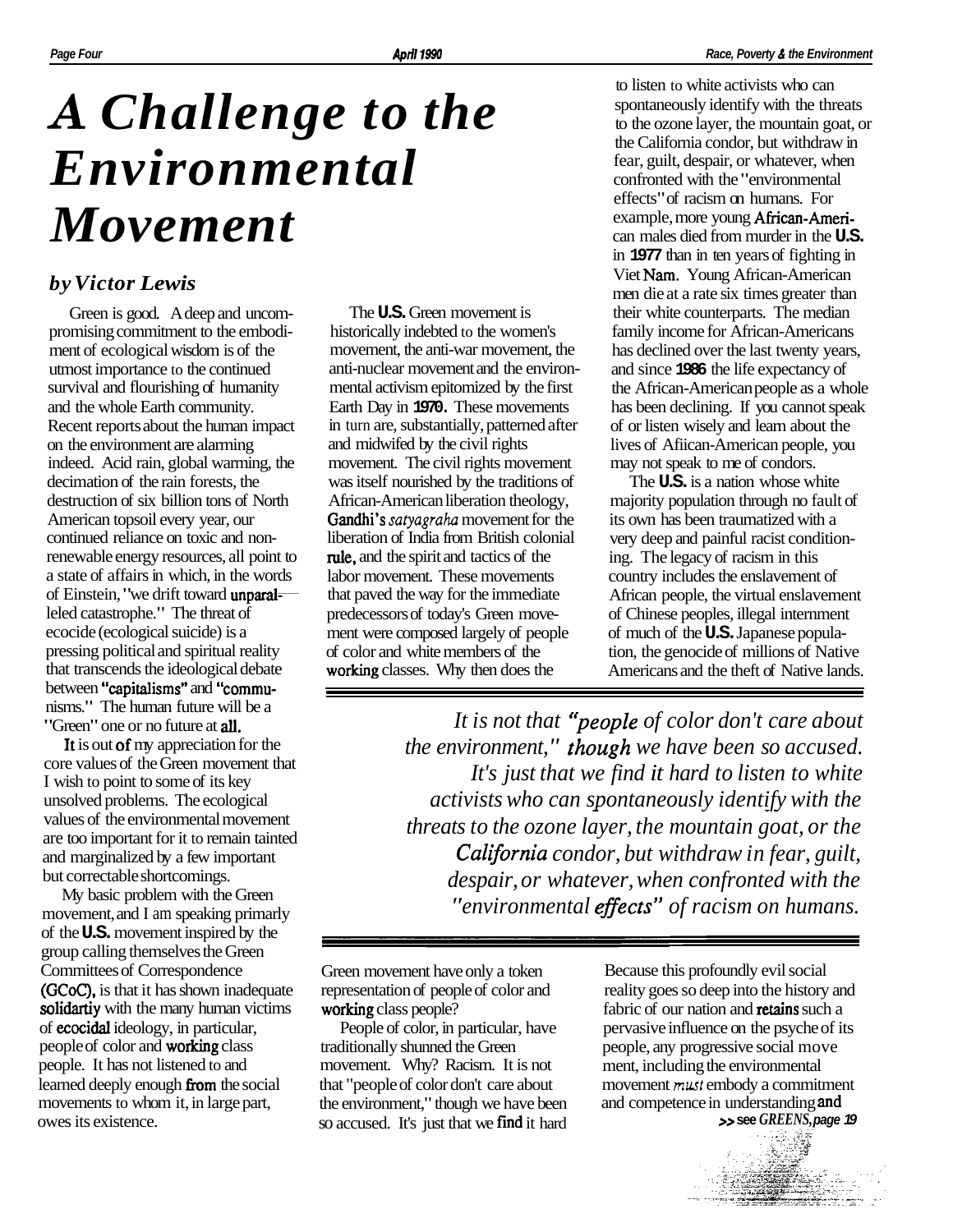## Why **African Americans Should be Environmentalists**

#### **by Carl Anthony**

When Martin Luther King Jr. decided to raise his voice in opposition to the war in Vietnam, many of his friends, as well as his critics, told him he ought to stick to domestic issues. He should concentrate on securing civil rights of Blacks in the South and leave foreign policy to the professionals who knew best. But King decided to oppose the war because he knew it was morally wrong and because he understood the link between the brutal exploitation and destruction of the Vietnamese people and the struggle of Blacks and others for justice and freedom in our own land.

Today, Black leadership and the Black community face a similar situation. Every day the newspapers carry stories about the changing atmosphere and climate, threats to the world's water supply. threats to the biodiversity of the rainforest, and the populations crisis in poor nations growing too fast to be supported by the carrying capacity of their lands. Can we afford to view the social and economic problems of Black American communities in isolation from these global trends?

#### **Developing New Visions**

Blacks could benefit from expanding their vision to include greater environmental awareness. For example, a recent study of the deteriorating conditions within the Black community called young Black males in America "an endangered species." "This descrip-

tion applies in a metaphorical sense, to the current status of young Black males in contemporary society," says Jewelle Taylor Gibbs. Her study presents a comprehensive interdisciplinary perspective of the social and economic problems of these young people, providing valuable statistics on high school drop out rates, work skills and attitudes, unemployment, robbery, rape, homicide and aggravated assault, drug addiction and teenage parenthood. But Gibbs makes no mention of the utter alienation of these young people from the natural environment, which is, after all the source of Earth's abundance and well being. The loss of this contact with living and growing things, even rudimentary knowledge of where food and water comes from, must have serious consequences which we have no way of measuring, as yet.

The study said nothing of the difficult days ahead as American society seeks to make the transition from its current levels of consumption of resources to more sustainable patterns of the future. Developing an environmental perspective within the Black community could help smooth this transition in several ways:

by promoting greater understanding of the productive assets of society, including land, water and natural resources;

• by strengthening collaboration with groups seeking to redirect public investment and economic development away from wasteful exploitation of

nature toward urban restoration and meeting basic human needs;

by gaining access to information and resources which enhance the potential of community survival;

by developing new knowledge and skills to be shared by groups of people who live in the city; and

• by strengthening the social and political organization and creating new opportunities for leadership within the community.

Environmental organizations in the United States should also modify practices to expand their constituency to include Blacks and members of other minority groups as participants in shaping and building public support for environmental policies. With the exception of limited collaboration between environmentalists and Native American groups, and anti-toxics campaigns, there has been little communication between environmentalists and non-European minority groups in the US. Critical issues such as population control, limiting human intervention in the ecosystem, or rebuilding our cities in balance with nature have been discussed almost entirely from a European, and often elitist, perspective.

Environmental organizations have taught us to appreciate and respect the diversity of non-human species and to recognize the fundamental **inter-depen**dancy of human and non-human life on the planet Thus far, however, the environmental movement, despite its highlighting crises in underdeveloped countries, **has** tended to be racially exclusive, expressing the point of view of the middle- and upper-income strata of European ethnic groups in developed counmes. It has reproduced within its **ranks** prevailing patterns of social relations. Until recently, there has been little concern for the environmental needs and rights of historically disadvantaged groups in developed countries. Few efforts to mobilize such groups in addressing environmental needs of third and fourth world communities have been made. If environmentalists hope **to**  have credibility as the voice of a

>> **see AFRICAN AMERICANS, papage 6** '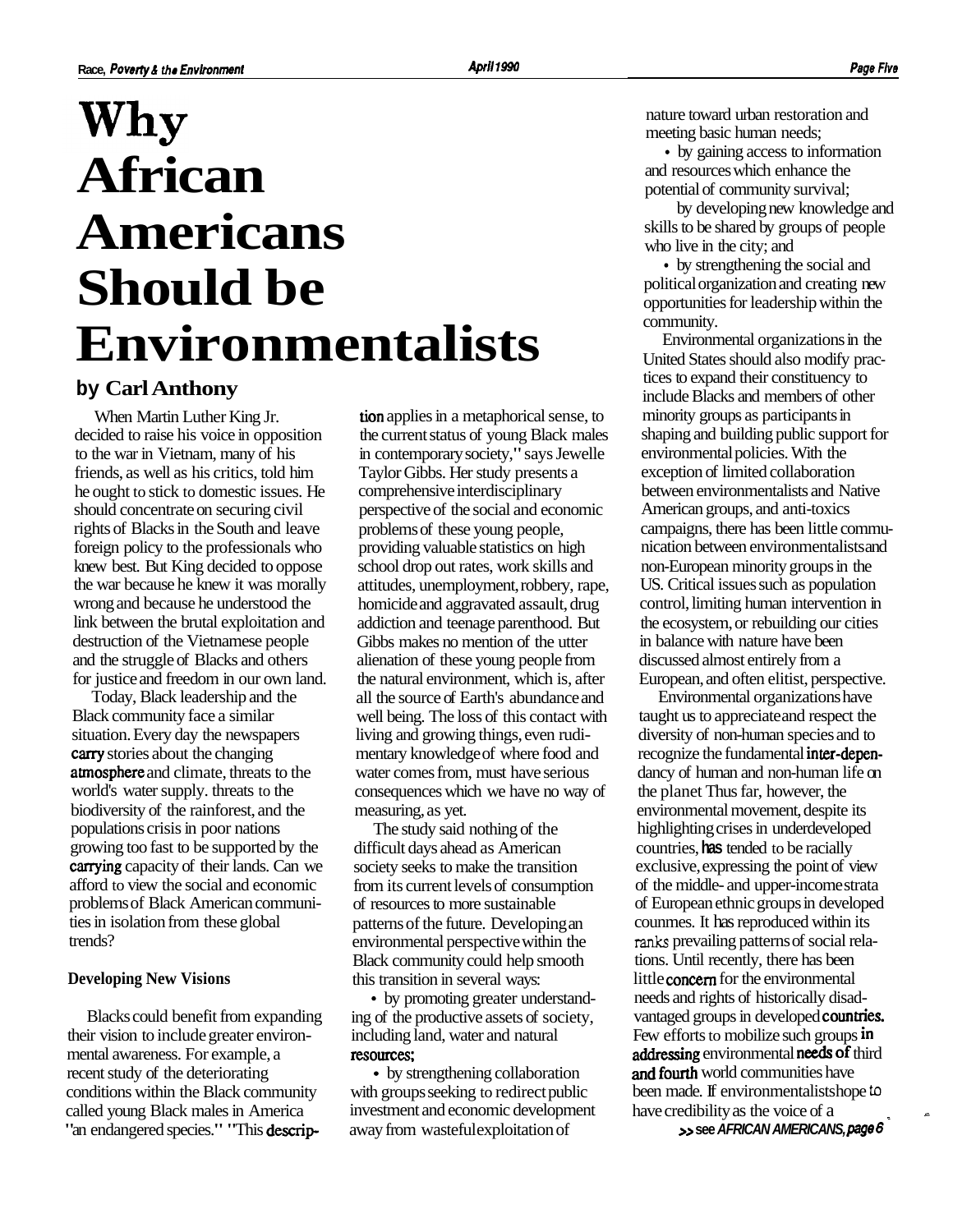#### << AFRICAN AMERICANS, from page 5

grassroots planetary perspective, this pattern will have to change. Blacks can play an important role in this shift of strategy and consciousness.

#### Environmental Justice

The principle of social justice, however, must be at the heart of any effort aimed at bringing Blacks into the mainstream of environmental organizations in the United States. Such a vision must offer a real alternative to a view of the tropical rainforest as an inviolate preserve or a private laboratory for Europeans' pharmaceutical companies, ignoring the needs of indigenous populations. While recognizing limits to growth, it must avoid misuse of environmental information as a way of rationalizing the economic status quo. It must not misuse concern for endangered species as a way of diluting our responsibility to meet basic need for human health care, food and shelter. It cannot manipulate the legitimate need for population control as code words for preserving racial dominance and purity.

Environmental protection must be understood as intimately connected to efforts to eradicate injustice. Solutions . must offer a practical guide for goals which can be accomplished in the short run as we seek a path toward a more sustainable future. Environmental organizations can no longer afford to take the view that they are unconcerned about who benefits and who loses from restrictions on economic growth. Shifting resources away from projects which are damaging to the ecosystem toward programs and projects which meet basic human needs must become the highest priority for the environmental movement. In the United States, organizations such as the National **As**sociation for the Advancement of Colored People and the Urban League have a real stake in these outcomes. They should be part of the environmental dialogue. New organizations dealing explicitly with urban habitat are needed.

The Inner City as Damaged Land

The American **inner** city was once a wilderness. Today, islands, estuaries, forests, and riparian habitats that once existed in these privileged locations have been replaced by asphalt, concrete, barbed wire fences, boarded-up stores, crack houses, abandoned factories. landfills and pollution. After generations of isolation and manipulation. the people who live in these places rarely remember what it once was, or speculate on what it might become.

Isolation of Blacks from stewardship of the environment has deep historic roots. It is hard to keep the faith. The

### Restoration of innercity neighborhoods should be a high priority for environmentalists.

Black population migrated to the cities to escape the four centuries of exploitation on the plantations, crop farms and coal mines of the South. Displacement from rural areas parallels displacement in the Third World. Understanding of these experiences, however painful, is an important resource as we seek a path towards sustainable development

For two decades, the **central** city cores have been shrinking in population as those more fortunate have been fleeing to the suburbs in search of a better life. Suburban flight, in turn, extends the destruction of fragile agricultural lands. Can we afford a new round of urban expansion and abandonment as America's Black urban  $population$  - after twelve generations of exploitation and oppression — seeks to **realize** its legitimate aspirations as a part of the American Dream? Can we ignore the underclass **trapped** in American ghettos while claiming to speak for reconciliation of economic

growth and the integrity of the environment? If we are to restore the cities, we must invest in the future of the people who live there.

#### Developing Eco-Leadership

In the next decade, important decisions about the future of cities and surrounding agricultural land will have consequences for millions of people. The deteriorated infrastructure of urban areas must be rebuilt. There are hidden rewards for undertaking a program of rebuilding our urban cores in tune with nature. The investment of the billions of dollars that will be required offers opportunities for fresh approaches to affordable housing, public services. resources and waste. There is room for small projects and for bringing wilderness back into the city.

But investment in education and social organization of the existing innercity population is needed if this population is to have a stake in the outcome. Restoration of such inner-city neighborhoods should be a high priority for environmentalists. Within this same time period, **hundreds** of geologists, biologists, humanists, agricultural economists, political scientists, epidemiologists, resource and population specialists who make up the leadership of the environmental movement could be Blacks. They could provide leadership to hundreds of thousands more in society at large and in their own communities, helping to smooth the difficult **transition** from industrial to more sustainable **patterns** of urban life.

In order to meet responsibilities for citizenship, Blacks must have **opportu**nities and leam to play a greater role in formulating environmental policies which affect all members of the community. We must find new ways to bridge the gap between environmental advocates and Black communities.

*Carl Anthony is a co-founder of t k Urban Habitat Project of the Earth Isalnd Institute, and* **an** *editor of fk*  **RPE** Newsletter.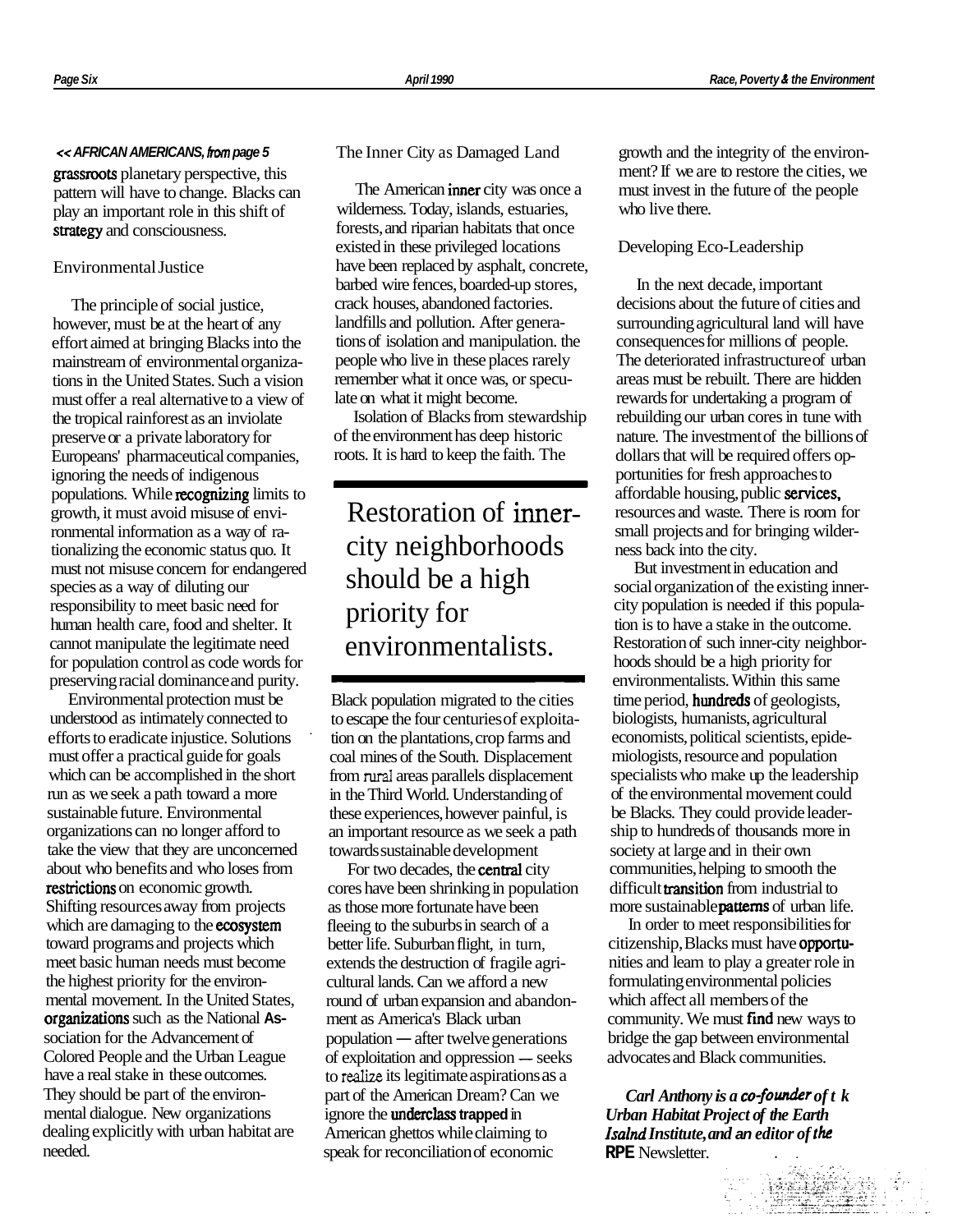## *k'reew ays, Community and "Environmenta 1 Racism"* live on this side of the freeway."\*

#### **by** *Gar Smith*

 $OAKLAND, CALIFORNIA$  — When the October 17 earthquake renovations. turning Victorian relics into<br>chic neighborhoods for a gentrified midbrought the I-880 overpass crashing down, it marked the second time in<br>35 years that the residents of east Oakland's Cypress Village had seen declass. On the bay side of the freeway,<br>their community tom apart by forces bey their community tom apart by forces beyond their control. The earlier disaster was man-made, however.

It began slowly in **1954** and over thenext three years it built to a shattering crescendo as the 1-880 freeway was driven through the heart of what had once been a stable, thriving community. Prior to the construction of the freeway, West

Oakland's population had begun a slow exacted a tragic toll on the health of resishift from white to lower-income minor-<br>ity residents. When the **freeway** came to flanks. Acounty Health Departments tudy town, the remaining **middle-class** resi-<br>has found cancer clusters in several comdents - both white and non-white - munities along the route of the **heavily**-<br>were forced to move. Scores of local trafficked highway. The highest cancer businesses were obliterated. Family homes **rates** were in West Oakland were bulldozed. Fruit trees were knocked Dr. George Kaplan, a health specialist over and their roots sealed beneath con-<br>at the University of California-Berkeley,<br>agreed that the free way could have a

community **49** years ago, explained to a children) but the link is difficult to establocal reporter: "Had they not tom down lish. As Kaplan explained to the Oakland the single-family houses, built projects Tribune, "freeways aren't placed ranand then built the freeway, it would have domly in cities. They often go through remained a thriving community." When areas that are **poor** and vulnerable to that the freeway came to town, Love **recalled,** disruption." "the YWCA was lost, an orphanage and a For the people of West Oakland, I-880 day-care center, two mortuaries, most of a was a disaster the day it went up. Now, business district... The freeway] was a instead of walking a few blocks to go line of demarcation — everything **on** the shopping, residents had to drive for miles side closest to the bay was allowed to to reach a major grocery store or **find** a side closest to the bay was allowed to deteriorate. And it was a source of con-<br>**filling** station to top off their gas tarks. stant noise and pollution." Seventy-year-old Earl Meneweather's

*The freeway "caused a barrier, it caused separation of family, it caused a separation of community. It created an attitude of 'I'm better than you because I live on this side of the freeway.'"* 

-- *Earl Meneweather, Oakland resident* 

flanks. Acounty Health Department study trafficked highway. The highest cancer

agreed that the freeway could have a As Bill Love, who was born in the negative effect on health (particularly for

The noise and pollution may have family lost theirclassic Victorian home to

the forces of "urban renewal." As Meneweather explained to the **Oakland** Trib**une,** the freeway "caused a barrier, it caused separation of family, it caused a separation of community. It created an attitude of Tm better than you because I

Over the years, the division between the two communities has **grown** worse. On one side the city lavished money on

"I will oppose rebuilding the freeway,"

declared Oakland City Councilmember Carter Gilmore. "We have a good chance to give that area back to thecommunity." This sentiment was echoed by a coalition of eight local environmental groups. 'We have a golden opportunity here to remove a section of unnecessary freeway.. ., turn it into a city street and integrate it into the neighborhood,"said Sierra Club transportation

committee chair Kenneth Ryan. The groups have said they may seek a lawsuit to force an environmental assessment before any new freeway construction is attempted.

California Department of Transportation officials were adamant that work on a "temporary" six-lane, ground-level replacement would **begin** by December. To facilitate this schedule, demolition crews were ordered to work through the night, knocking down the remaining **mass**  of broken freeway. The impact on the lives of the beleaguered residents of West Oakland was tremendous. The noise of demolition and shaking of nearby homes as huge wrecking balls smashed the ruins of the overpass kept residents awake at night, ears deafened by concussions, eyes **filled** with dust and their homes shaking from the endless impacts.

During daylight hours, mammoth **trac**tor-trailer rigs rushing down the streets put the lives of elderly residents and >> **see FREEWAYS, page 14** 

an da bhaile an 1970.<br>Tachartasan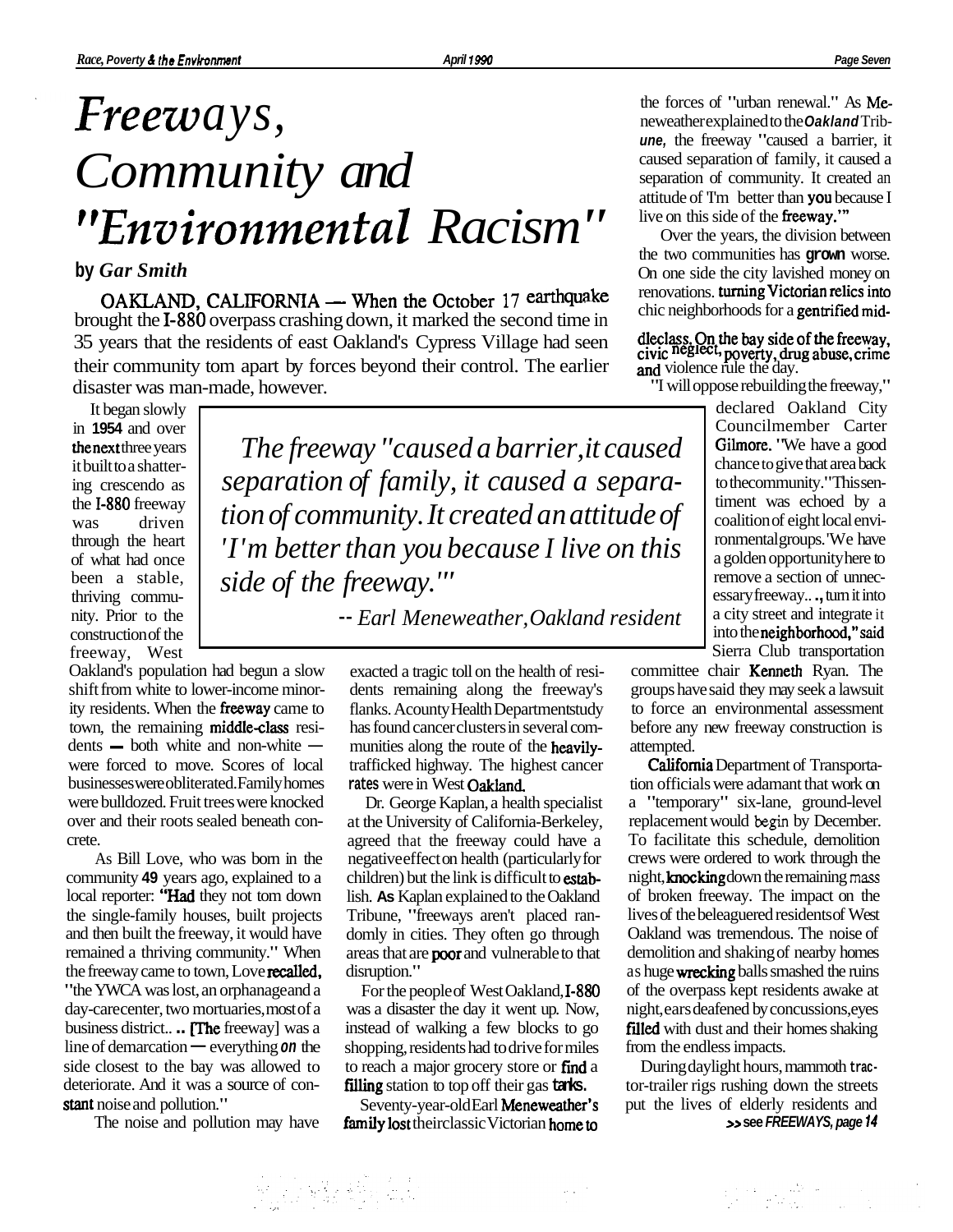## TOLD THEY ARE RACIST **MENTAL GROUPS** IN HIRING

Members of civil rights and minority groups have written a letter to eight major environmental organizations charging them with racism in their hiring practices, according to the *New* York **Times,**  February **1.** The letter has caused quite a stir among environmental groups around the nation as the groups prepare for the 20th anniversity of Earth Day, on April 22. Spokespersons for the environmental groups, including the Natural Resources Defense Council, the Wilderness Society and the Sierra Club admitted that they have a poor record of hiring people of color in positions of significant responsibility.

The civil rights groups complained that minorities are the chief victims of pollution and environmental degradation, yet their voices **are** rarely heard in decisionmaking about the environment. Among those criticising environmental groups were Dr. Benjamin Chavis, Jr. of the United Church of Christ's Commission for Racial Justice, Rev. Fred Shuttlesworth of the Southern Organizing Committee for Social and Economic Justice, Richard Moore of the South-West Organizing Project, and Amos Favorite of the **Ascen**sion Parish Residents against Toxic Pollution in **Louisiana** 

## ENVIRON- , *A Short List of Resource Organizations for Grassroots Environmental Activists*

#### CITIZENS CLEARINGHOUSE FOR HAZARDOUS WASTE PO Box 926, Arlington, VA 22216 • 703-276-7070

Assistance to grassroots action groups. Publishes newsletter **(see RESOURCES)** containing the best concise roundup of victories and fights at the grassroots. The staff of CCHW are experts at cutting through techno-jargon and bureaucratic excuses. Their message is a simple one: ORGANIZE! ORGANIZE! ORGANIZE!

#### CLEAN WATER ACTION

#### 317 Pennsylvania Ave, SE, Washington, DC 20003 • 202/547-1196

Providing technical and organizing assistance to groups involved in fighting incinerators, cleaning up dumps and protecting groundwater. Also leading providers of strategy and support to citizens' efforts to inform the public on electoral candidates' environmental positions.

#### ENVIRONMENTAL RESEARCH FOUNDATION

#### PO Box 3541, Princeton, NJ 08543-3541 • 6091683-0707

Provides weekly newsletter **(see RESOURCES)** and on-line database for grassroots activists on solid-waste and hazardous-waste issues.

#### GREENPEACE USA

#### 1436 U Street, NW, Washington, DC 20009 · 2021462-1177

The largest national grassroots-based group fighting toxics and solid-waste abuses, and also to conserve and restore the natural environment. Hard-hitting organizing and direct action campaigns. A major international force that is changing the way the world views environmental issues.

#### INSTITUTE FOR LOCAL SELF-RELIANCE

#### 2425 18th St, NW, Washington, DC-20009 • 202/232-4108

An excellent resource for local activists and local government on the economics and technical ins and outs of solid waste.

#### NATIONAL COALTION AGAINST THE MISUSE OF PESTICIDES (NCAMP) 530 7th St, SE, Washington, DC 20003 • 2021543-5450

Technical assistance to groups and individuals fighting abuses of pesticides.

#### NATIONAL **TOXICS** CAMPAIGN

37 Temple Place, 4th Floor, Boston, MA 02111 • 6171482-1477

One of the most ambitious and far-reaching grassroots action and support groups in the world. Currently has 15 offices across the country.

#### U.S. PUBLIC INTEREST RESEARCH GROUP (USPIRG)

215 Pennsylvania Avenue, SE, Washington, DC 20003 • 202/546-9707 A great source of information on toxics and solid-waste issues. Engaged in national and statewide legislative fights. Offices of affiliated PIRGs are located in numerous states.

#### WORK ON WASTE

之徒、《集》

82 Judson Street, Canton, NY 13617

Publishes the weekly newsletter on solid-waste issues for grassroots activists. The founder. Professor Paul **Connett** of St. Lawrence University, is one of the most eloquent speakers in the nation on the need to shift to a non-wasteful economy.<br>
- Sanford Lewis<br>
- Sanford Lewis nation on the need to shift to a non-wasteful economy.

**(From the Spring 19W Whole Earth Review. Reprinted with permission of the author.)**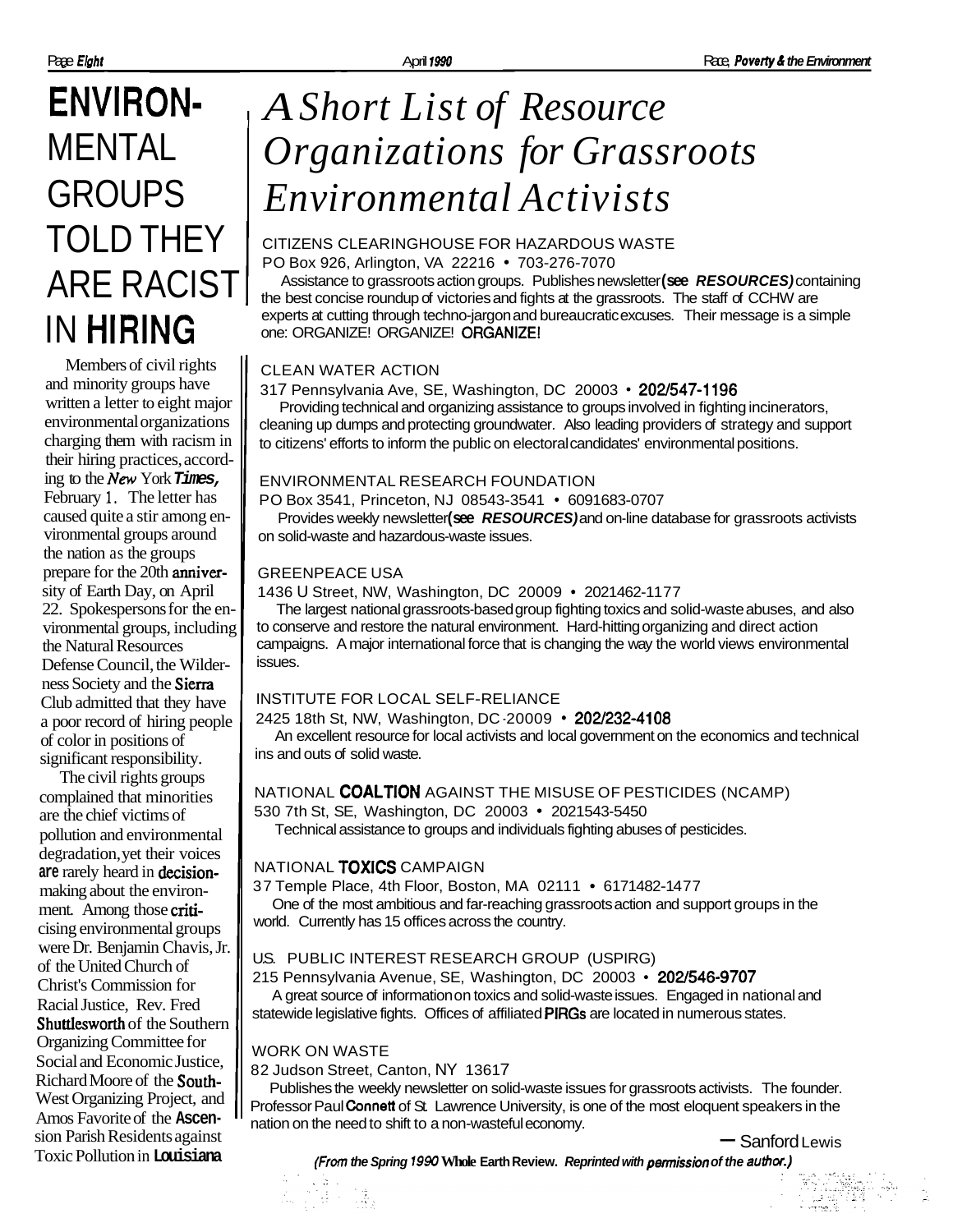## No **Deposit, No Return How the Politics of Race**

### **Defeated the DC Bottle Bill**

#### **by Paul Ruffins**

Passing a bottle-deposit Industry groups responded to the law by **initiative petition in** initiative with a blistering campaign Washington should have<br>been a piece of cake.

tionally been very receptive to liberal initiatives. Many environmental organizations have offices in the **area**  There are no bottle or can manufacturers whose employees might be threatened by recycling.

And by 1986. when the bill was introduced, the city was in dire need of recycling. Since the district measures only about **45** square miles, it has to dispose of all its waste in Virginia's Lorton landfill, which was rapidly reaching capacity. The City Council had already authorized a comprehensive waste-recycling program. According to Jonathan Puth, who coordinated the bode-bill campaign, initial polls revealed that 60 percent of the city's residents favored returnable deposit bodes.

But, in the end, despite starting off with nearly every advantage, the initiative was soundly defeated. Why?

The bottle-bill initiative was the brainchild of Jim McCarthy, a "lifestyle environmentalist" who enlisted Puth of Environmental Action, Tom Tobin of Ralph Nader's Public Citizen, and Gene Karpinski from the US Public Interest Research Group to coordinate the campaign. Together, they represented an impressive array of political **savvy.**  However, none of them were prepared for what they would experience in the district's black political world.

 $\mathcal{L}^{(1)}$  and

eclipsing anything Washington had ever seen. Representatives of Budweiser, the Glass **Packaging** Institute, can **manufac-**The **70** percent black city has tradi- turers, the Beer Institute, Coke, Pepsi, and others immediately formed the Clean Capitol City Committee (CCCC) to oppose the bill, citing the difficulties of handling and processing. The group then proceeded to shower local black organizations and individuals with cash. It gave \$400 to a church event, contributed **\$350** to a women's shelter, and made similar donations to other community groups. It also formed an advisory committee made up almost entirely of locally influential black people, including ministers and wellconnected public-relations consultants.

> The CCCC also retained Mat Reese and Associates, a well-known political consulting firm, to create an advertising campaign that saturated the local media, black radio stations, and newspapers in particular. Some ads claimed that empty bottles would attract roaches. Others portrayed elderly black women struggling to return huge bags of empties.

> The consistent thrust of the campaign was that the deposit law was something wealthy white outsiders were trying to impose on the black community. One flyer proclaimed, "You can tell a lot about an issue by who support. it and who opposes it" Although **30** of the city's **37** advisory neighborhood commissions supported the bill, the flyer listed primarily supporters from the city's wealthy white neighborhoods.

Almost all those listed as opposing the bill were black activists or organizations. Things got even nastier when Sterling Tucker, a black former city councilman paid by the CCCC, was quoted as warning that "our little black boys and girls would be subject to AIDS and other diseases" as a result of storing empty bottles.

In the end, the CCCC won the election by a margin of **55-45,** after spending over \$2 million  $-$  or nearly **\$54** a vote. **"It** was incredible," says Peter Williams, the black executive director of Common Cause, which supported the bill. "A white-controlled and funded industry group successfully made the bottle bill into a racial issue of us against them."

Of course, there are people such as CCCC consultant Ofield Dukes who vehemently deny that race was an issue. "We just ran a better campaign. It was Puth who started yelling racism when he began to lose. It was more of an economic issue than a racial issue. But these sometimes go hand in hand, since the people wo decided to make the bottle bill an issue were all from west of the park."

Though the bill's organizers didn't **all** live in the expensive neighborhoods west of Rock Creek Park, they were all white, male, and **middle-class.** But even some CCCC supporters agree that it was the CCCC that used race as a weapon. Lenneal Henderson, a black environmentalist who opposed the bottle bill for technical reasons (such as the fact that its economic projections were based on the erroneous assumption that most of the district's residents lived in singlefamily dwellings as opposed to apartments), denies that the CCCC campaign focused soley on race. But, he concedes, "Nobody in their right mind could argue that they weren't making it an issue of black and white."

*Paul Ruffjins is executive editor of Black Nehvork News* **and** *publications editor for*  the Congressional Black Caucus Founda**tion** 

*Thir orlich* **orighlly appeared in tht MarcN April 1990 New Age** Journal, **and** u **reprhed**  with *permission* of the author.

. - - . \*. -. - - - - . ..- - -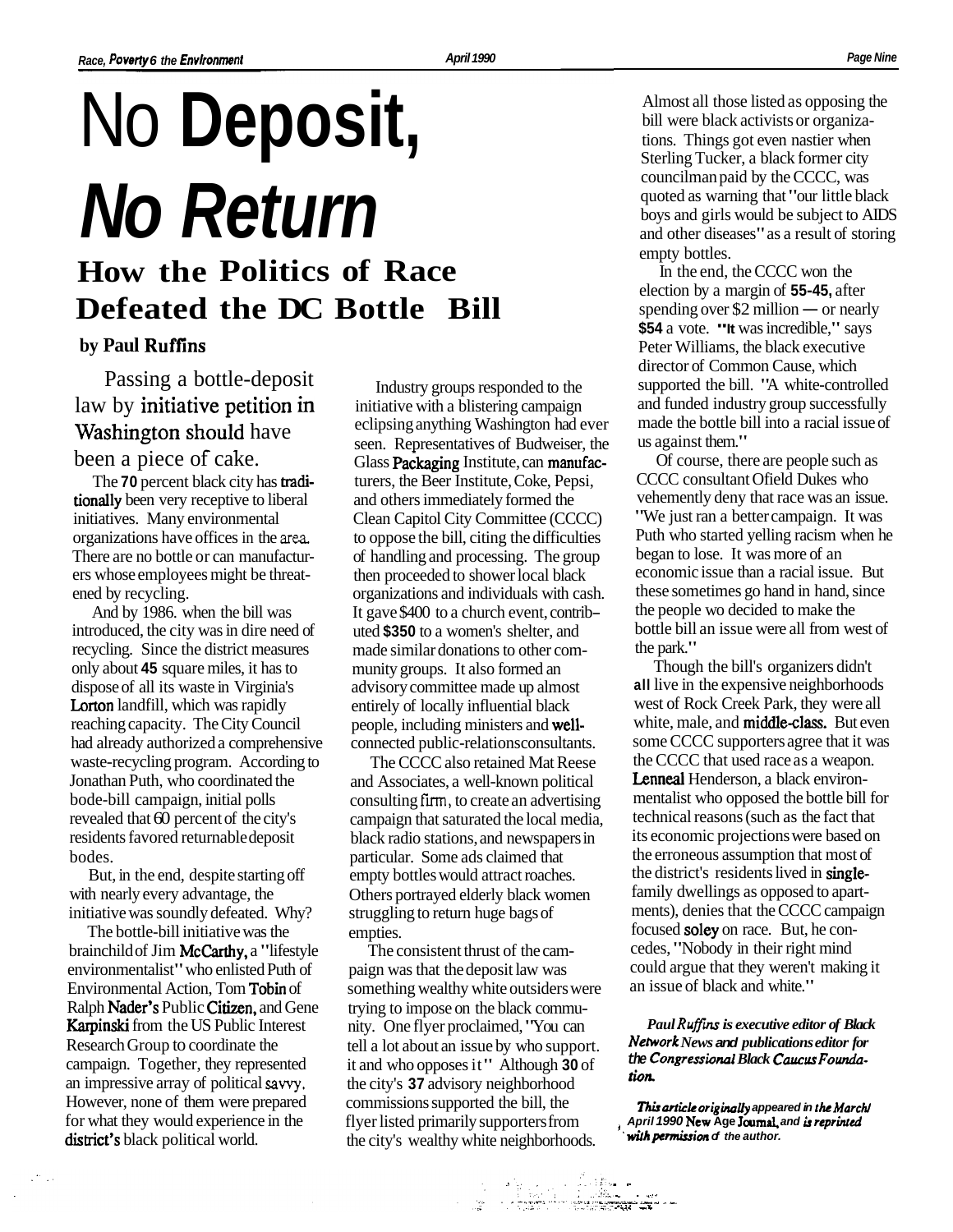ing district on the periphery of the Central Business and Commercial District had to be defended; a "garbage dump" was the final insult after years of neglect, watching downtown flourish while residents were prevented from borrowing enough to put up even a new roof.

The organization was never gender restricted but it became apparent after a while that women were the majority. Reflecting on this some twenty-four months later provides the advantage of hindsight. The particular nature of organization which the group assumed, the actions engaged in, even the content of what was said, were all a product not only of the issue itself, that is the waste incinerator, but also a function of the particular nature of women's oppression and what happens as the process of consciousness begins.

Women often play a primary part in community action because it is about things they know best. (Cockburn, p. - . 62) They also tend to use organizing . . strategies and methods which are the antithesis of those of the traditional environmentalist movement. Minority women in several urban areas have found themselves as part of a new radical core as the new wave of environmental action, precipitated by the irrationalities of capital-intensive growth, has catapulted them forward. These individuals are responding not to "nature" in the **abstract** but to their homes, and the health of their children.

> *"I have asthma, my children have asthma, my brothers and sisters have asthma, there are a lot of health problems that people living around an incinerator might be subjected to and I said, 'they can't do this to me and my family.*"

-- Robin Cannon

Women are more likely to take on these issues than men precisely because the home has been defmed and **pre**scribed a women's domain. According to Cynthia Cockburn, "in a housing situation that is a health hazard, the woman is more likely to act than the man because she lives there all day and because she is impelled by fear for her children. Community action of this kind is a significant phase of class struggle, but it is also an element of women's liberation." (p. 62)

This phenomenon was most apparent in the battle over **LANCER** (Los Angeles City Energy Recovery Project). Women with no political experience, who had no history of organizing, responded first as protectors of their children. Many were single parents, others were older women who had raised families. While the experts were convinced that their smug dismissal of the validity of health concerns which these women raised would send the women away, it only reinforced their

women did not fit the prototype of opposition. Rather, their studies had concluded:

> Certain types of people are likely to participate in poltics, either by virtue of their issue awareness or their financial resources, or both. Members of middle or high socioeconomic strata (a composite index of level of education, occupational prestige, and income) are more likely to organize into effective groups to express their political interests and views. All socioeconomic groupings tend to resent the nearby siting of major facilities, but the middle and upper socieoeconomic strata possess better resources to effectuate their opposition. Middle and higher socioeconomic strata neighborhoods should not fall at least within the one mile and five mile radii of the proposed site.

... [A]lthough environmental concems cut across all subgroups

*Working-class minority women are motivated to organize around very pragmatic environmental issues, rather than those normally associated with more middle-class organizations.* 

#### determination.

"..Peoples<sup>1</sup> jobs were threat*ened, ministers were threatened* ... *but I said, 'I'm not going to be intimidated.* ..' *My child's health comes first* ... *that's more important than my job.*" - Charlotte Bullock

None of the officials were **prepared**  for the intensity of concems or **the**  consistency of agitation. In fact the consultants had **concluded** that these

and franches

people with a college education, young or middle-aged, and **liberal**  in philosophy are most likely **to**  organize opposition **to** the siting of a major facility. Older people, with a high school education or less, and those who adhere to a free **market**  orientation are least likely **to**  oppose a facility. (Cerrell **Associ**ates, p. 42-43)

The organizers in South Central are >> **see WOMEN, page I I** 

a<br>San Salahara<br>Car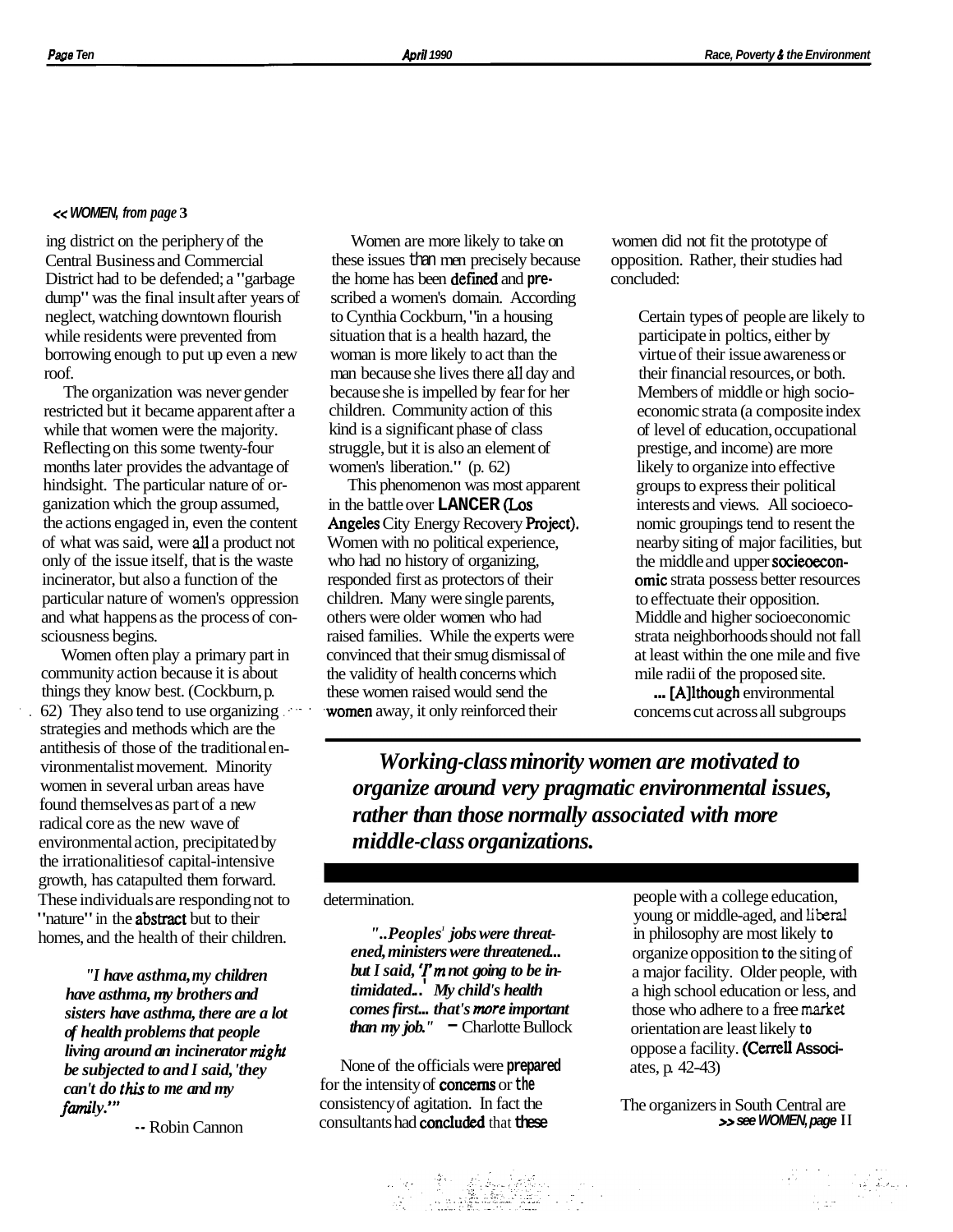the antithesis of the prototype: high school educated or less, some above middle age and some young, non-professionals and the unemployed, low income persons with no previous political experience, these were the characteristics of the protest group. The consultants and politicians persisted in their disbelief, however, that opposition from this group could be serious.

> *"In the 1950s the City banned small incinerators in the yard and yet they want to build a big incinerator* ... *the Council is going to build something in my community which might kill my child* ... *I don't need a scientist to tell me that's wrong."*

> > -- Charlotte Bullock

The intransigence of the City Council intensified the agitation, and women became less willing to compromise as time passed. Each passing month gave them greater strength. knowledge and perserverance. In the end the men of the corporation and the City had a more formidable enemy than ever expected, and in the end they had City had a more formidable enemy that<br>ever expected, and in the end they had<br>to compromise — politicians backing away from their previous embrace of incineration as a solution to the trash crisis, and the corporation backing away from a site in a poor, Black residential area. While the issues are far from resolved, it is important that the willingness **to** compromise has become the official position of the City and the corporation, as a result of the determination of "a few women."

The women in South Central Los Angeles were not alone in their battle. They were joined by women from across the City, white, middle-class and professional.

*"I didn't know we all had so* 

*many things in common... millions of people in the City had something in common with us... the environment."* 

-- Robin Cannon

These two groups of women. together, have created something previously unknown to the City of Los

unlike men, are less conditioned to see the value of small advances. (Cockburn, p. 63) These women were all guided by their vision of the possible: that it was possible to stop completely the construction of the incinerator, that is is possible in a City like Los Angeles to have reasonable growth. that it is possible to humanize community

*"The Council is going to build something in my community which might kill my child* ... *I don't need a scientist to tell me that's wrong.* " -- *Charlotte Bullock* 

Angeles  $\rightarrow$  unity of purpose across neighborhood and racial lines.

> *'We are making a difference*... *when we come together as a whole and stick with it, we can win because we are right."*  -- Charlotte Bullock

This unity has been accomplished by informality, respect, tolerance of spontaneity and decentralization. **AU** of the activities which we **are** told destroy organization, have worked to sustain a movement. For a year and a half the group functioned without a formal leadership structure. The unconscious acceptance of equality and democratic process resulted practically in a rotation of the chair's position **at** meetings; theoretically it was an expression of what analysts have come **to** refer to as the feminist critique of bureaucracy, which we've **seen** in other women's actions like **Greenham** Common. The news media was disoriented when they asked for the spokesperson and the group responded that everyone could speak for the neighborhood.

It may be the **case** that women,

structures and **services.** 

*"My neighbors said, 'You can' tfight City Hall* ... *and besides, you work there.' I told them I would fight anyway."* -- Robin Cannon

None of these women were convinced by the consultants, and their traditional justifications for capital intensive growth: that it increases property values by intensifying land use, that it draws new business and investment to the area, that it removes blight and deterioration, and the key argument used to persuade the working class, that growth creates jobs.

*"They're not bringing real development to our community... They're going to bring this incinerator to us* **and** *then say 'we're going to give you 50 jobs when you get this plant* ...' *Meanwhile they're going to shut down another factory (in Riverside) and eliminate 200 jobs to buy more pollution rights* ... *they may close more shops."* 

- Robin Cannon **>>see WOMEN page 12** 

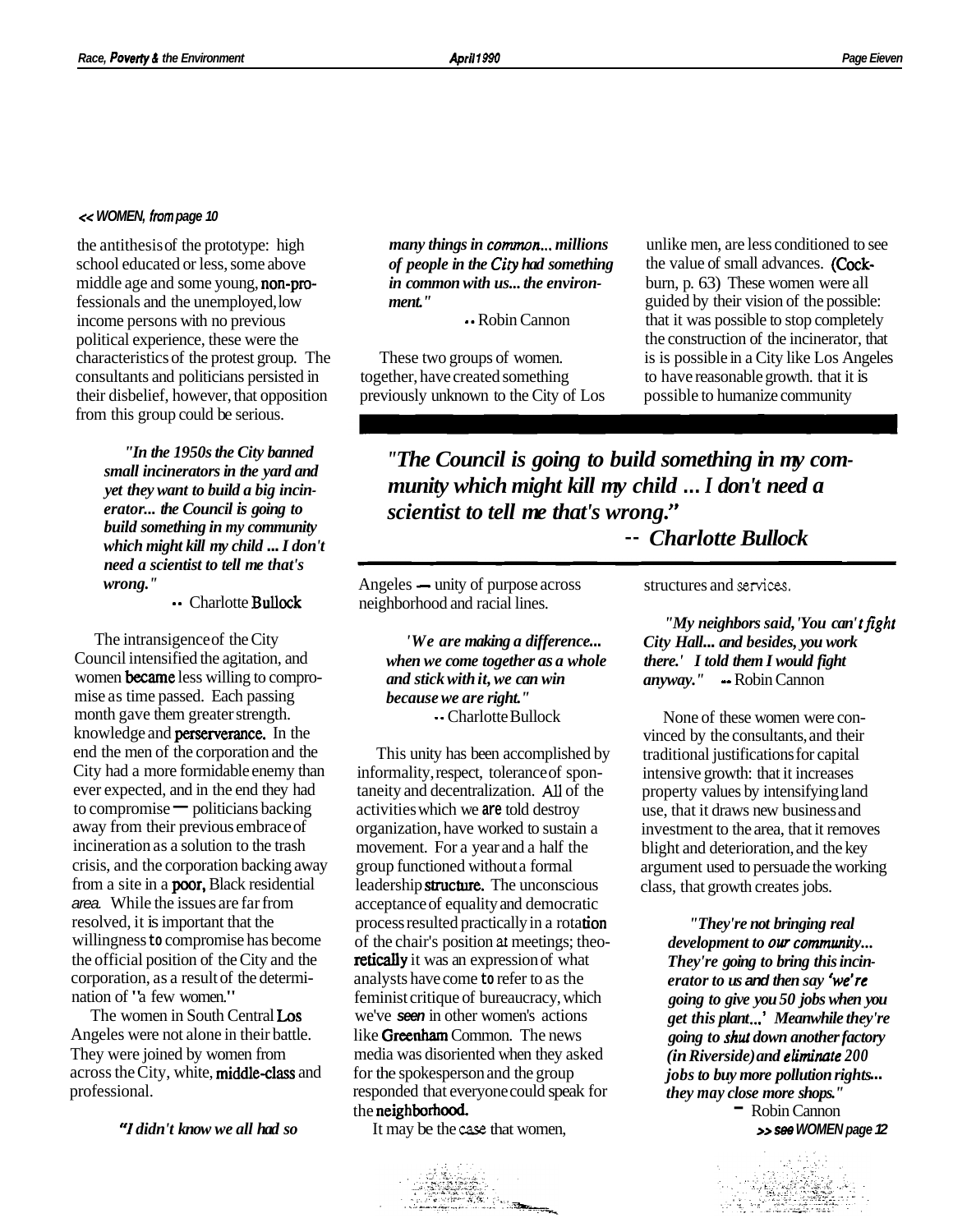Ironically, the consultants' advice to industry **backfired**. They had suggested that emphasizing employment and a "gift" to the community (of \$2 million for a community development fund for park improvement) would persuade opponents. But promises of heated swimming pools, air conditioned basketball courts and 50 jobs at the facility were more insulting than encouraging. Similarly, expert assurance that health risks associated with dioxin exposure were less than those associated with "eating peanut butter" unleashed a flurry of dissent. All of the women, young and old, working class and professional, had fixed peanut butter sandwiches for lunch for years.

The experts insistence on referring to congenital deformities and cancers as "acceptable **risks"** cut to the heart of women who rose to speak of a child's asthma, or a parent's influenza, or the

and the unemployed alike; whites and Blacks were castigated as irrational and uncompromising. **As** a result, new levels of consciousness were sparked in these women.

The reactions of the men of the corporation and the City provided a very serious learning experience for women, both professionals and nonprofessibnals, who came to the movement without a critique of **patriarchy**. That critique was developed in practice. In confronting the need for equality these women forced men to a new level In confronting the need for equality<br>these women forced men to a new le<br>of recognition — that working class women's concerns cannot be dismissed even if it means more years of organizing.

Individual transformations accompanied the group process. As the struggle against the incinerator proceeded to take on some elements of class struggle, individual consciousness matured and

*They're going to bring this incinerator to us and then say 'we're going to give you* **SO** *jobs when you get this plant* ...' *Meanwhile they're going to shut down another factory and eliminate 200 jobs to buy more pollution rights."* 

high rate of cancer, heart disease and pneumonia in this poverty-stricken community. The callous disregard of these human concerns by the experts brought the women closer together. They came to rely more on each other as they were subjected **to** the sarcastic rebuffs of men who referred **to** their concerns as "irrational, uninformed and disruptive." The experts used gender as the basis for discrediting womens' concerns. The experts laughter and contempt was directed at professionals

#### -- *Robin Cannon*

developed. Women began to recognize something of their oppression as women. This led to new forms of action not only against institutions but **to** the transformation of social relations in the home as well.

*"..My husband didn't take me seriously atfirst either* ... *he just saw a whole lot of women meeting and assumed we wouldn't get anything done... I had to split my time* ... **I'm** *the one who usually* 

*comes home from work, cooks, helps the kids with their homework, then I watch a little* **TV** *and go to bed to get ready for the next morning. Now I would rush home, cook, read my materials on LANCER* ... *Now the kids were on their own* ... *I had my own homework* ... *my husband still wasn't taking me seriously. My husband had to learn to allocate more time for baby-sitting. Now on Saturdays if they went to the show or the park, I couldn't attend* ... *in the evenings there were hearings* ... *I was using my vacation time to go to hearings during the work day."*  -- Robin Cannon

As parents, particularly single parents, time in the home was strained for these women. Children and husbands complained that meetings and public hearings had taken priority over

*"My children understand, but then they don't want to understa nd... They say 'you're not spending any time with me."'*  -- Charlotte Bullock

the family and relations in the home.

Ironically, it was the concern for family, love of family, which had catapulted these women into action to begin with; but, in a pragmatic sense the home did have to come second in order for health and safety to be preserved. . **These** were hard learning experiences. But meetings in individual homes ultimately involved children and spouses alike, and everyone worked and everyone listened. The transformation of relations continued as women spoke up at hearings and demonstrations and husbands transported children, made **signs** and looked on with pride and

>> *see WOMEN,* **page** *13*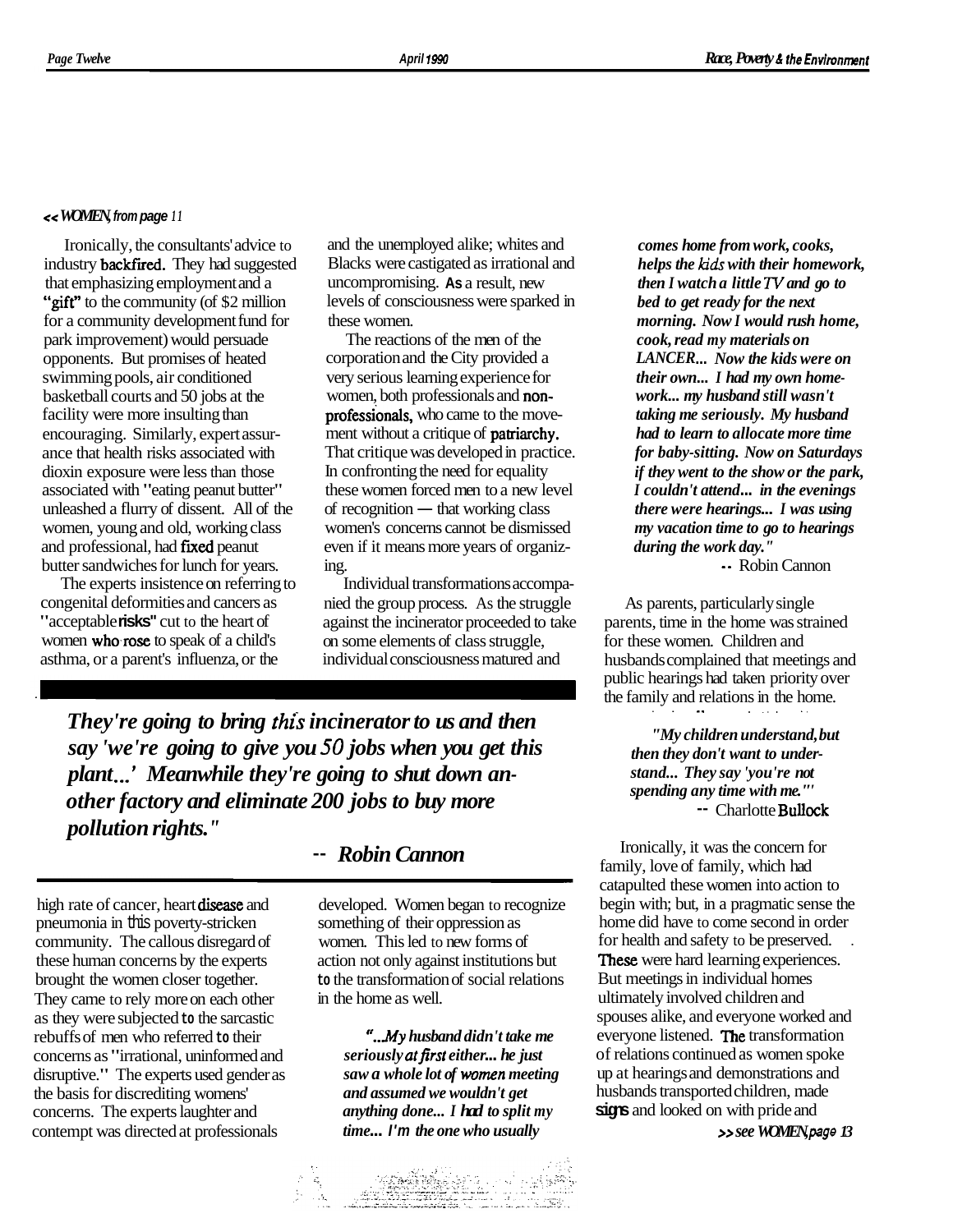support at public forums.

The critical perspective of women in the battle against LANCER went far beyond what the women themselves had intended. For these women the political issues were personal and in that sense they became feminist issues. These women in the end, were fighting for what they felt was "right" rather than what men argued was reasonable. (Laura Lake) The coincidence of the principles of feminism and ecology, which Carolyn Merchant explains in *The Death Of Nature,* found expression and developed in theconsciousness of participants: the concern for earth as a home; a recognition that all parts of a system have equal value; the acknowledgement of process; and finally that capitalist growth has social costs.

*"This fight has really turned me around, things are intertwined in ways I hadn't realized.* .. *all these social issues as well as political and economic issues are really intertwined. Before, I was concerned only about health* **and** *then I began to get into politics, decisionmaking and so many things...* -- Robin Cannon

In two years, what started as the outrage of a small group of mothers has transformed the political climate of a major metropolitan area. What these women have aimed for is a greater level of democracy, a greater level of involvement, not only for their organization but in the development process of the City generally. They have demanded accountability regarding land use and ownership, very subversive concerns in a capitalist society. Second, the group process, collectivism, was of primary importance. It allowed women to **see** their own power and potential and therefore allowed them to consoli-

date effective opposition. Third, the movement underscored the role of principles. In fact citizens have lived so long with an unquestioning acceptance of profit and expediency that sometimes they forget that our objective is to do "what's right." Women are beginning to raise this in a very forthright manner, emphasizing that "experts" have left us no other choice but to follow our own moral convictions rather than accept neutrality and capitulate in the face of crisis.

The environmental crisis will escalate in this decade and women are sure to play pivotal roles for the reasons

#### *References*

*Toxics* & *Minority Communities.*  Center for Third World Organizing, 1986.

Cerrell Associates, Inc., *Political Dificulties Facing Waste to Energy Conversion Plant Siting.* California Waste Management Board, 1984.

Cockburn, Cynthia, "When Women Get Involved in Community Action," in Mayo, ed., *Women in the Community.*  Routledge and Kegan Paul, 1977.

*In two years, what started as the outrage of a small group of mothers has transformed the political climate of a major metropolitan area.* 

discussed in this example. If women are able to sustain for longer periods some of the qualities and behavioral forms which they display in crisis situations (direct participatory democracy and the critique of bureaucracy, for example), they may be able to reintroduce equality and democracy into progressive action. They may also reintroduce the value of being moved by principle and morality. Pragmatism has come to dominate all forms of political behavior and the result has been disastrous as individuals and groups negotiate **pell mell** issues which must be understood in their totality. If women maintain leadership positions and resist the "normal" organizational thrust to barter, bargain and fragment ideas and issues, they may help set new standards for action in the new environmental movement.

**Cook,** Alice and Gwyn Kirk, *Greenham Women Everywhere.* South End Press, 1984.

Ferguson, Kathy, *The Feminist Case Against Bureaucracy.* Temple University Press, 1984.

United Church of Christ, Commission for Racial Justice, *Toxic Wastes and Race in the United States: A*  **National Report on the Racial and** *Socio-Economic Characteristics of Communities with Hazardous Waste Sites.* Public Data Access, 1987.

. *Cynthia Hamilton teaches Pan-* ..\* . .:.. :- *Afn'can Studies at California State* : .... . <..:"< *University • Los Angeles.* 

...

...... . .: . **<sup>3</sup>**.. ,. .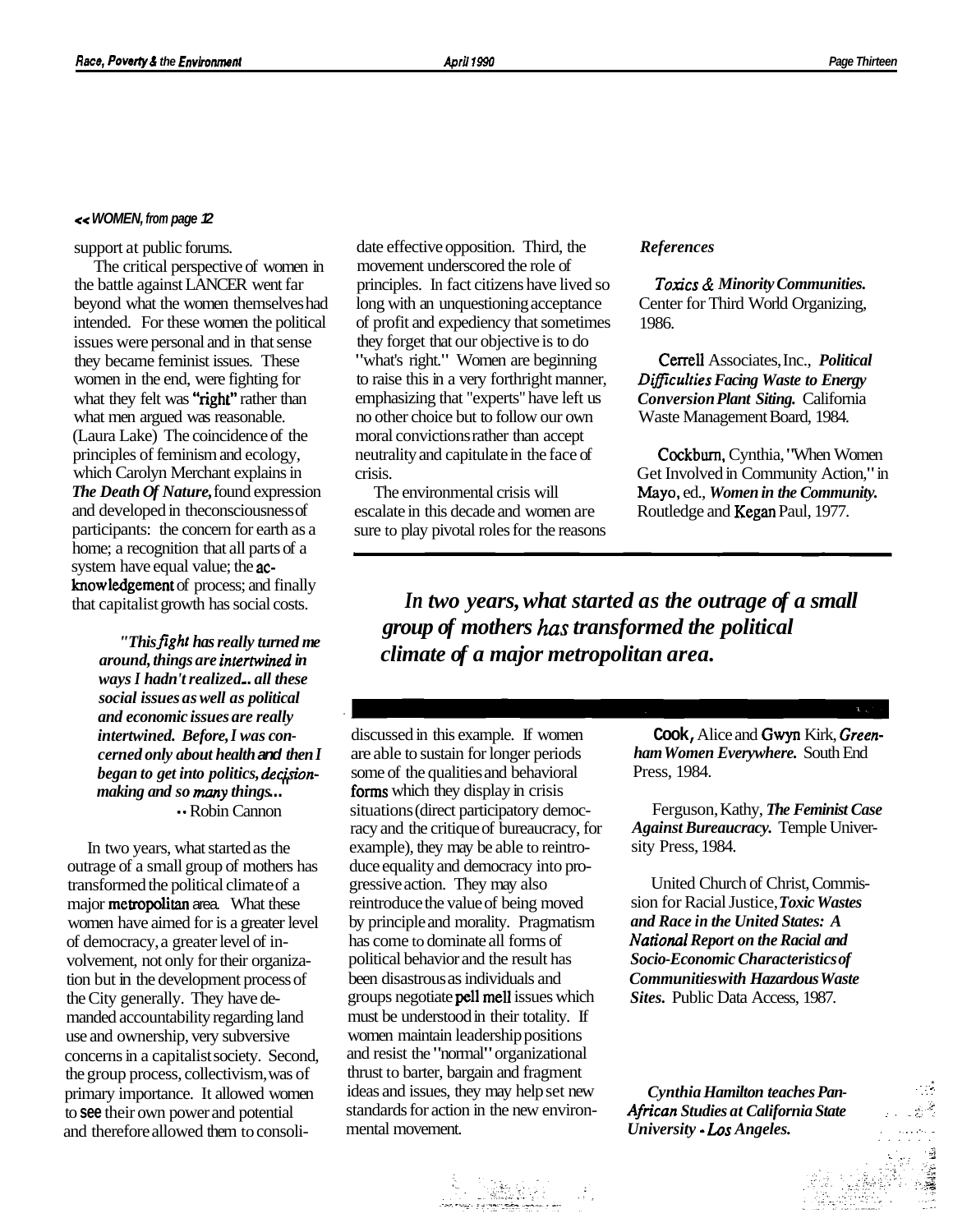#### << **FREEWAYS, from** page 7

schoolchildren at **risk.** Dust clouds from pulverized cement made it impossible for residents to hang their clothes outside to dry. Children, drowsy from lost sleep, began to complain of breathing problems. This, and more, was perfectly legal since the Governor had signed an executive order waiving the protections of the California Environmental Quality Act.

The unexpectedly high costs of repairing all the state's earthquake-vulnerable roads and bridges, however, has resulted in a delay of construction on the new roadway. Meanshile, police erected cordons in the community, blocking streets and forcing homeowners to show identification to return home. One African-American gas station owner bitterly complained that he had been stopped at gunpoint several times on his way to open his station by police demanding to know what he was doing in the neighborhood.

In December, former Oakland Black Panther leaders Bobby Seale and David Hilliard called a press conference and attacked the official response to the 1-880 collapse as an instance of "environmental racism." Seale and Hilliard criticized the effort. of the Red Cross and the Federal Emergency Management Agency for **turn**ing "a deaf ear to the cries of the people of West Oakland." Paul Cobb, a long-time community activist and president of the Oakland Urban Renaissance Society, made a similar charge a month earlier, announcing that his group was undertaking a door-to-door canvass of the neighborhoods to find people who were qualified for assistance. **"FEMA** is understaffed and in disarray, so we have to do it ourselves," Cobb declared.

Community groups, environmentalists and progressive politicians are now forging links to halt the new freeway and give West Oakland residents the green light to rebuild the diverse, self-reliant community the freeway took away from them 35 years ago.

*Gar Smith is the editor of Earth* Island Journal.

### **U.S. FOREST SERVICE HOSTS AFRICAN-AMERICAN LEADERS**

Officials from the US Forest Service, Pacific Southwest Region met with twenty African- American representatives of churches, social agencies, and educational institutions March 30, 1990 in Oakland, California to explore ways the Forest Service and community leaders can work together on the environment and social justice.

The meeting was organized by Paul Barker, Regional Forester, and **Larry**  Bembry, Deputy Regional Forester for the agency. The Forest service manages 200 million acres of publically owned forests and rangeland in the US.

The two officials announced job openings, economic opportunities and educational career programs for minority communities, and urban forestry

r

programs, to be funded this year.

Among those present were Sister Maries de Porres Taylor, Rev. Daniel Buford of the Ecumenical Peace Center, James Head from the National Economic Development Law Center, David Glover from OCCUR, environmentalist Paul Cobb of the Citizen's Earthquake Relief Team, McKinley Williams, Dean of Instruction at Merrit College, Chapelle Hayes, a well known Oakland activist, and Carl Anthony of the Urban Habitat Program.

For information about Forest Service programs, contact anthropologist Amahra Hicks, USDA Forest Service, PSW Region, 630 Sansome Street, San Francisco, CA 94111, or call 415/705-1882.

**1** 

### **Resource Groups**

Earth Island Institute Urban Habitat Program. Program emphasizing urban restoration and access by people of color to global, regional and neighborhood environmental resources. Two part video on Urban Barnraising, creating neighborhood commons through mutual aid. Collects bibliographies and documents on global and local environmental issues affecting African, Caribbean and African-American communities. Clearinghouse and speakers bureau. 300 Broadway, Suite 28, San Francisco, CA 94133. 415/788-3666.

Forum For Community Transformatlon. Forum for people of color starting a dialogue on how we create a viable, sustainable 21 st century, including physical development projects. P.O. Box 10652, Portland Oregon 97291.

Labor/Community Strategy Center. Born out of many progressive organizing experiences,, the UCSC is dedicated to making Los Angeles a more democratic and livable city and to developing new models of urban coalitions for worker and community empowerment. UCSC, 6454 Van Nuys Boulevard, Suite 150, Van Nuys, CA 91401. 818/781-9922.

Legal **Environmental** Assistance Foundation. A public interest law firm protecting the South's ground water, lakes and streams. 203 North Gladsden Street, Suite 5, Tallahassee, FL 32301 -7633. 9041681 -2591.

**SouthWest Organizing** Project. Working to empower the disenfranchised in the Southwest to realize racial and gender equality, and social and economic justice. Runs a community environmental program, a community development program, and a citizen participation program. "Lasting change comes from and is based on empowering ourselves." 1114 7th Street NW., Albuquerque, NM 87102. 505/247-8832.

Urban Ecology. Develops strategies and actions for rebuilding cities in balance with nature. Sponsors of the 1st International Ecocity Conference, 1990, Berkeley, California. Conference proceedings available. P.O. Box 10144, Berkeley, California, 94709.415/549-1724.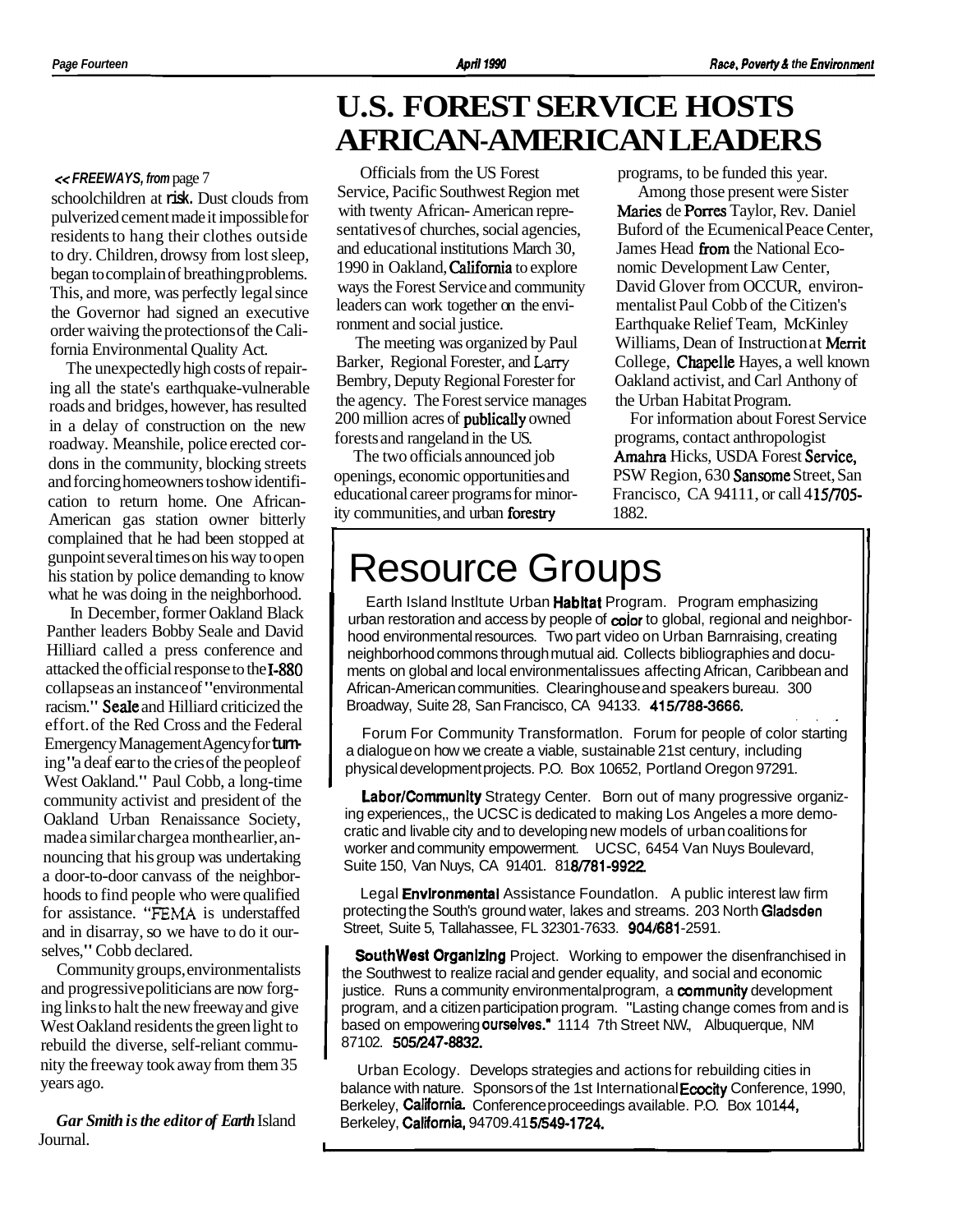### **I I I <sup>i</sup> Upcoming Events...**

Symposium on Siting of Toxic Activities in Poor **Communities** and Communities of Color, at Booth Auditorium, Boalt **Hall,** UC-Berkeley, April 18,5- 9 pm. Info: Daniel **Suman**, Committee on Race Poverty & Environmental Justice, Boalt Hall, UC-Berkeley, Berkeley, CA 94720, 415/848-4716.

The New Public Health: 1990, a Statewide Conference on the Future of Public Health in California, April 25-27, Hyatt Regency, Los Angeles, CA. Panels include "Equity, Poverty and Health Promotion," "Improving Community Participation **in** Health Promotion: A Multi-Cultural Perspective," ''Leadership Strategies for Diverse Populations," "Empowerment Through Information: Is the 'Right **to** Know' Working?" and "Environmental Racism: Policy Decisions that Impact Disenfranchised Communities." Info: Julie Williamson, California Public Health Foundation, 2001 Addison St, Suite 200, Berkeley, CA 94704-1103, 415/644-8200.

**53rd** National Lawyers Guild National Convention, May 31-June 3,1990, Austin, **TX.** The NLG Convention will include a major panel .on "The Grassroots Toxics Movement," as well as workshops on "Workplace Toxic Exposure" and skills trainings on related legal topics. Info: **NLG** Convention Headquarters, 607 West 10th St, Austin, **TX** 78701. 5 12/472- 1736.

Women of Color at the Center: 3rd National Conference on Women of Color and the Law, October 6-7.1990, at Stanford Law School. Speakers will be legal and non-legal scholars and practitioners who place women of color at the center, **in theory** and practice. Info: Women of Color Conference, Stanford Law School, Stanford, CA 94305,4151723-8014.

### <sup>1</sup>**Job Opportunities**

In this space, we would like to begin a clearinghouse<br>of job opportunities: jobs for people of color and working class people in the environmental **movement;**<br>and **opportunities and** needs that community groups have<br>for "experts": scientists, lawyers or environmental<br>advocates. for "experts": scientists, lawyers or environmental

#### **HEALTH EXPERT NEEDED:**

*El Pueblo* **paro** *el Aim* **y** *Agvo* wio **(People for Clean Air and Water), a community group in Kettleman City. CA. is fighting a toxic waste incinerator proposed by Chemical Waste Management fa their**  community. The group is looking for a health expert to critically **evaluate the Health Risk Assessment found m the Envirmmatal Impact Report.** We're **m** a hurry  $=$  the public comment period closes **May 151 Please contact Espy Maya. 209-3865339. a** Luke **Cole. 415- 864-3405 if you can help.** 

## **Reportback**

There are a variety of events around the topics of race, poverty and the environment that are happening with increasing frequency. It is obviously impossible to attend each symposium, forum, talk, confering with increasing frequency. It is obviously impos<br>sible to attend each symposium, forum, talk, confer<br>ence and workshop — and many of the events are<br>focused at enseite communities (low are expected focused at specific communities (lawyers, organizers, academics, etc.). To keep all of us informed of what is going on around the country, we propose a Reportback section of the RPE Newsletter, in which participants or attendees at events of interest could let the rest of us know what has been going on. Like the rest of this newsletter, this is going to depend on people writing up and sending in reports on their events. In our next issue, we will have reportbacks on:

• The University of Michigan School of Natural Resources Conference on Race and the Incldence of Envlronmental Hazards, Ann Arbor, MI, January 25-28,1990.

The Callfornla Communltles Agalnst Toxlcs Conference, a gathering of over 125 grassroots anti-toxics activists from around the state on March 10-11, 1990 in Kettleman City, CA.

• Urban Ecology's Eco-Cities Conference, March 31 -April 1,1990 in Berkeley, CA.

• The Southwest Organizing Project's Reglonal Actlvlst Dlalogue on Envlronmental Justlce, April 6-7,1990 in Albuquerque, NM.

The Center for Environmental Intern Programs (CEIP) Fund's National Minority Environmental Career Conference, April 9-10, 1990 at Howard University in Washington D.C. (The conference was designed to provide **minority** and women college students with an introduction to the environmental field and its employers and to encourage them to become environmental professionals. Over 1,000 students were expected, with the historically Black colleges and universities, the Hispanic Association of Colleges and Universities, and tribally-controlled colleges emphasized.)

• The Symposlum on Siting of Toxic Activitles in Poor Communltles and Communltles of Color at UC-Berkeley around Earth Day, mentioned in our Upcoming Events section to the left.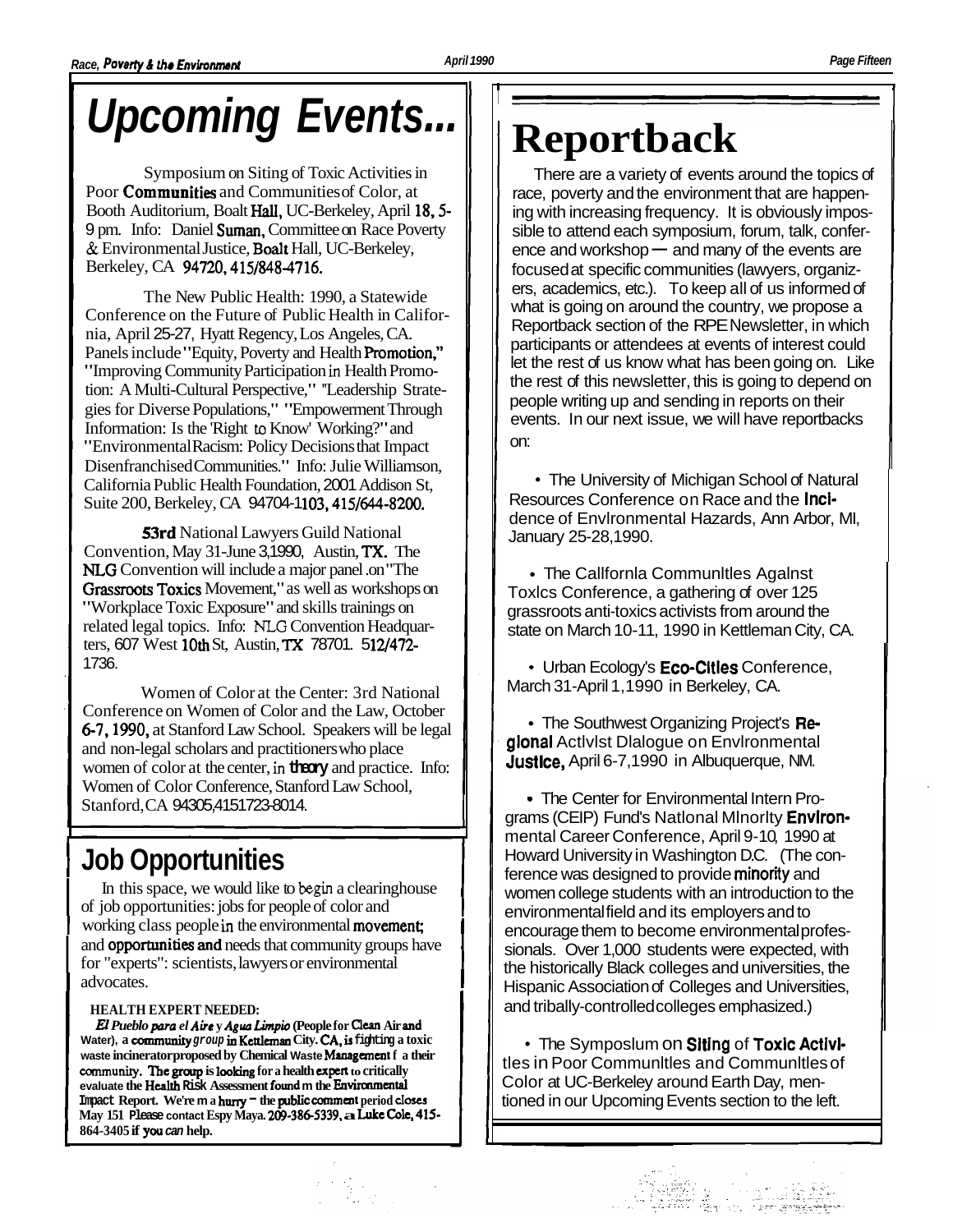#### << **PURPOSE, from page** two

strengthen local leadership? How does it create new opportunities for cooperation? The RPE Newsletter will cover pro-active neighborhood revitalization strategies such as tree planting and creek restoration as well as protest, what people are thinking as well as what they are doing.

Further, we must continue to build the bridges that have been tentatively constructed in the past few years between mainstream environmentalists and grassroots environmentalists, in a way which preserves the autonomy of community groups. One of our primary purposes is to strengthen the networks between environmental groups and working people, people of color and poor people. Consequently we seek articles, book reviews and stories which highlight a range of interests, attitudes and practices within such groups: from established national organizations such as the NAACP and the Sierra Club to grassroots organizers, cultural workers and communities.

Finally, this movement is broad enough for each of us to make our own niche, so long as we are aware of what others are doing and we are all working in the same direction. Differences in tactics or style should not divide us, nor should differences in culture, color, Ian**guage** or class background  $-$  if this happens, the polluters win. Industry has been successful at pitting us against each other in the past (see, for example, "No Deposit, No Return," on page nine). We must work together in the future.

Several procedural points:

Tie. We are proposing that the *RPE Newsletter* be quarterly, with the next issue out in July.

Money. This first issue was underwritten by the Earth Island Institute and the California Communities at Risk Project of California Rural Legal Assistance Foundation. Production and distribution of the newsletter is expensive, however, and this arrangement is not sustainable. We are **currently** exploring other sources of funding and

your ideas are welcome.

Place. A quick glance at this newsletter will betray its West-Coasted-Place. A quick glance at this<br>newsletter will betray its West-Coaste<br>ness — many of the events listed and players described are from the Western U.S., specifically California. This is not purposeful exclusion of other regions - it's simply that the two of us are "in the loop" for West Coast events, and don't always hear about what is going on around the country. This is also an appeal for you to send us information.

People. This newsletter began out of a group of about 30 interested people, and fell onto our shoulders quite by accident. We pulled together some articles of interest with the help of the original caucus; we now rely on you to send us new stuff. Our initial mailing will be to several hundred people around the country. We need your help in building our mailing list. If we want to expand the scope and distribution of the newsletter, an editorial or advisory board may be an important next step.

Special thanks to the authors of the pieces in *RPE,* and to Arthur Monroe, Karl Linn, Ellie Goodwin, Johanna Wald, Izzy Martin, Craig Breon, Marta Salinas, Bob Bullard, Eleanor Waldon, Daniel Suman, Robin Cannon, Lori-Ann Thrupp, Cordell Reagon, Ralph --**Abascal, Marion Standish, José Padilla,** Halima al Zahid, Amhara Hicks, Jerry Poje, Indra Mungal, **Mary** James, Justin Lowe, Brad Erikson, Robin Freeman, Rachael Steinberg, Rev. Dan Buford and Steve Rauh.

This is what we are thinking. Let us know what you are thinking...

For environmental justice,

Carl Anthony Luke Cole Co-Editors

*Carl Anthony is a board member of Earth Island Institute and a co-founder of Earth Island's Urban Habitat Program. He is an architect and development consultant. He serves on the board of the Center for Economic Conversion and Urban Ecology, and is working on a book entitled* The Landscape of Freedom.

*Luke Cole is staff attorney and coordinaror of the California Communities at Risk Project of the California Rural Legal Assistance Foundation, where he is preparing a report on the impact of environmental* **hazards** *on poor people. The project is fwrded by the Harvard Fellowship in Public Interest Law, the Stanford Public Interest Law Foundation and the Glen Eagles Foundation.* 

### **A Resource for Lawyers** ...

**Natlonal Lawyers Guild Toxlcs Commlttee. In existence for three years, the NLG toxics committee is made up of about 250 lawyers across the country. The committee puts out a regular newsletter (Toxic News) and conducts workshops at the annual NLG convention on politically significant toxics issues. The Toxics Committee is undertaking a major project to look at Maquiladoras, the U.S.-owned industries just across the US-Mexican border which are polluting both countries while taking advantage of Mexico's much less stringent tax, labor and environmental laws. The committee is also planning a number of talks and workshops at the annual NLG conference (see Upcoming Events, page 5). Membership for Guild lawyers is \$25 year (\$10 students and legal workers), or \$35 for non-Guild lawyers. Info: Michael Royce, NLG Toxics Committee, 215 SW Washington, Suite 200, Portland, OR 97204.**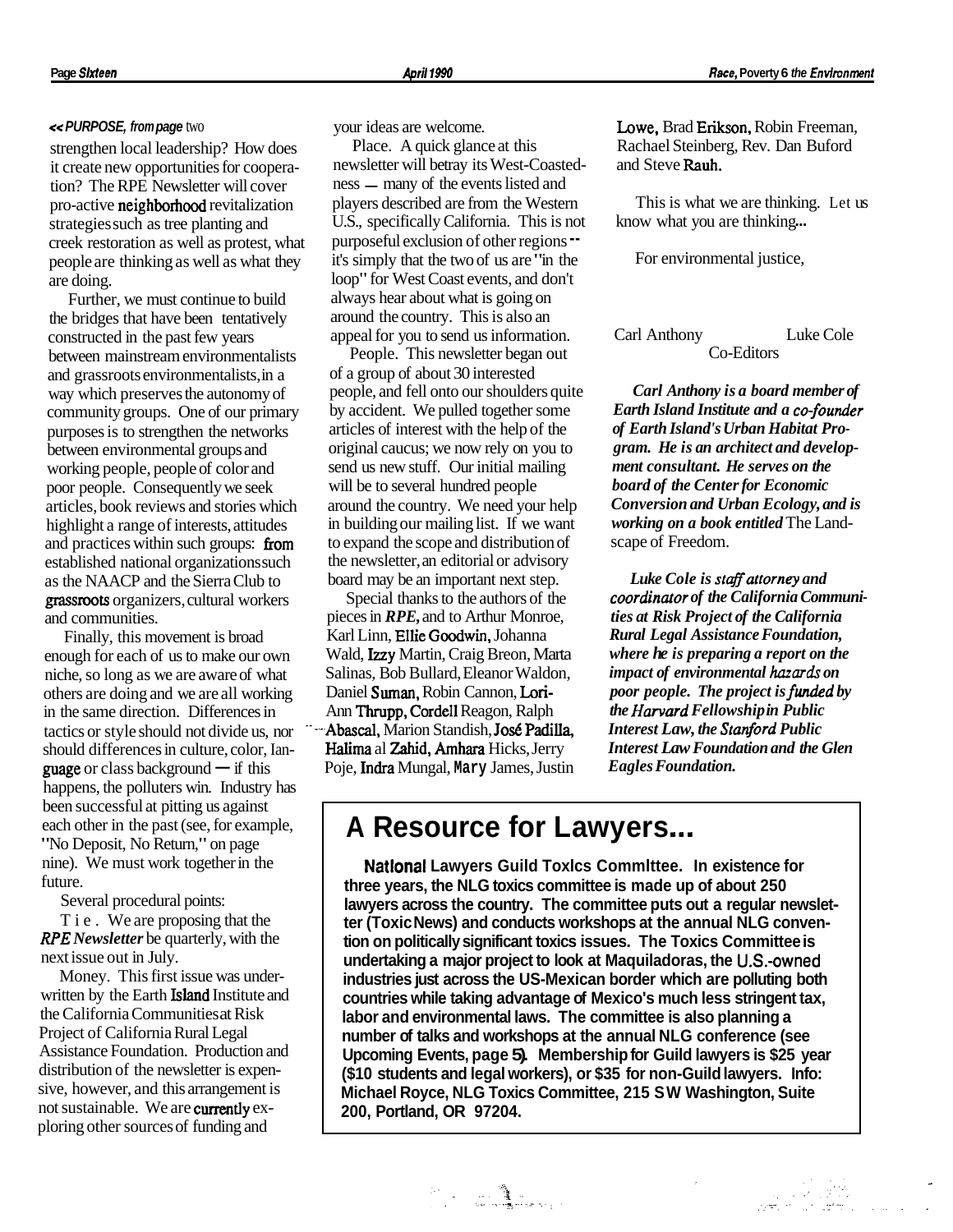## **Resources**

### **Recent Articles**  and Reports

"Beyond White Environmentalism: Minorities and the Environment," the JanuaryIFebruary 1990 issue of **Environmental Action,** is devoted to the intersection of issues of race and the environment. It includes articles such as "Minorities at Risk" and "Protection Quandry in Indian Country," as well as excellent profiles of local activists and a resources section. Single issues \$2.50 (\$20/year to subscribe to the bi-monthly magazine). EA, 1525 New Hampshire Ave., NW, Washington. DC 20036. 202/745-4870.

**Labor/Community WATCHDOG: A Three Year Organizing Strategy to Impact the Los Angeles Clean Air Plan.** This 16 page pamphlet outlines step-by-step "a campaign for workers, communities and peole of color to have a direct impact on the air quality of Los Angeles and the policies of the South Coast Air Quality Management District." A useful model for activists interested in air pollution, labor-environmental issues and organizing. Available from the Labor/Community Strategy Center, 6454 Van Nuys Boulevard, Suite 150, Van Nuys, CA 91401. 818/781-9922.

Peter Montague, "What We Must Do  $- A$  Grassroots Offensive Against Toxics in the '90s," **The Workbook** (July-September 1989), p. 90. 23 pages. A critical history of the environmental movement, and a discussion of strategies which we can all use in local and global struggles. An inspirational piece. Available for \$3.50 from SRIC, PO Box 4524, Albuquerque, NM 87106. 505/262-1862. See also The Workbook, **below.** 

Lynda Taylor, "The Importance of Cross-Cultural Communication between Environmentalists and Land-Based People," **The Workbook** (July-September 1988). p. 90. 11 pages. A detailed and compelling examination of the need for greater understanding and communication across cultural and racial boundaries; includes a dialog among grassroots activists on several key Southwest issues. Available for \$2.00 from SRIC, PO Box 4524, Albuquerque, NM 87106. 505/262-1862. See **also** The Workbook, **below.** 

**Toxic Wastes and Race in the United States: A National Report on the Racial and Socio-Economic Characteristics of Communities with Hazardous Waste Sites,** by the Commission for Racial Justice of the United Church of Christ, is the definitive work showing that minorities and poor people bear the brunt of toxics disposal. \$17.50 from UCC/CRJ, 105 Madison Avenue, New York, NY 10016. 212/683-5656.

Paul Ruffins, 'Divided We Fall,' New Age Journal (March/ April 1990), p. 45. An analysis of the historical divide between blacks and environmentalists, and what we can all do to bridge the gap. Includes "No Deposit, No Return," which is reprinted on page nine. 8 pages.

Dennis Pfaff, "Pollution and the Poor,' **Detroit News**  (November 26-28, 1989). A detailed 3-part case study of several low-income Detroit neighborhoods battling toxics and pollution. 12 pages.

Brian Tokar, "Marketing the Environment,' Z **Magazine**  (February 1990), p. 15. An examination of "corporate environ-Brian Tokar, "Marketing the Environment,"  $\angle$  Magazine<br>(February 1990), p. 15. An examination of "corporate environ-<br>mentalism." and a look at just how effective - or ineffective environmentalists have been over the years. 6 pages.

The Fall 1988 issue of **California Tomorrow** is devoted to a discussion of potential common ground among the environmental, slow-growth and civil rights movements. Eight important articles. Available from California Tomorrow, Fort Mason Building B, San Francisco, CA 94123.

**All articles with no ordering information listed are available from** RPE **for 10 cents a page copying costs.** RPE Newsletter, **CRLAF, 21 11 Mission St, Suite 401, San Francisco, CA 94110.** 

#### I **Minority Opportunities Study**

The Center for Environmental Intern Programs (CEIP) has published a **Minority Opportunities Study** prepared by Marsha Chen. This study assesses the state of minorities in the environmental field, and analyses how the CEIP Fund could improve participation by minorities through recruitment, training, and retention. The study found that:

• Most employers in the environmental field are seeking qualified minority candidates but many employers are unsuccessful.

Members of minority groups are not exposed to environmental issues and career opportunities.

No educational or career pipeline exists to encourage minorities to enter the environmental fields.

• The current supply of minority environmental professionals and recent college graduates in the science and engineering fields is very limited.

When minorities are provided with opportunities, they are both interested and competent in environmental fields.

Very little overlap exists in the extensive networks within the minority and environmental communities.

For more information about the **Minority Opportunities Study contact CEIP, 512 Second** Street, 4th Fl. San Francisco, CA 94107,4151 543-4400 or 68 Harrison Ave., Boston, MA 02111, 617/426-4375.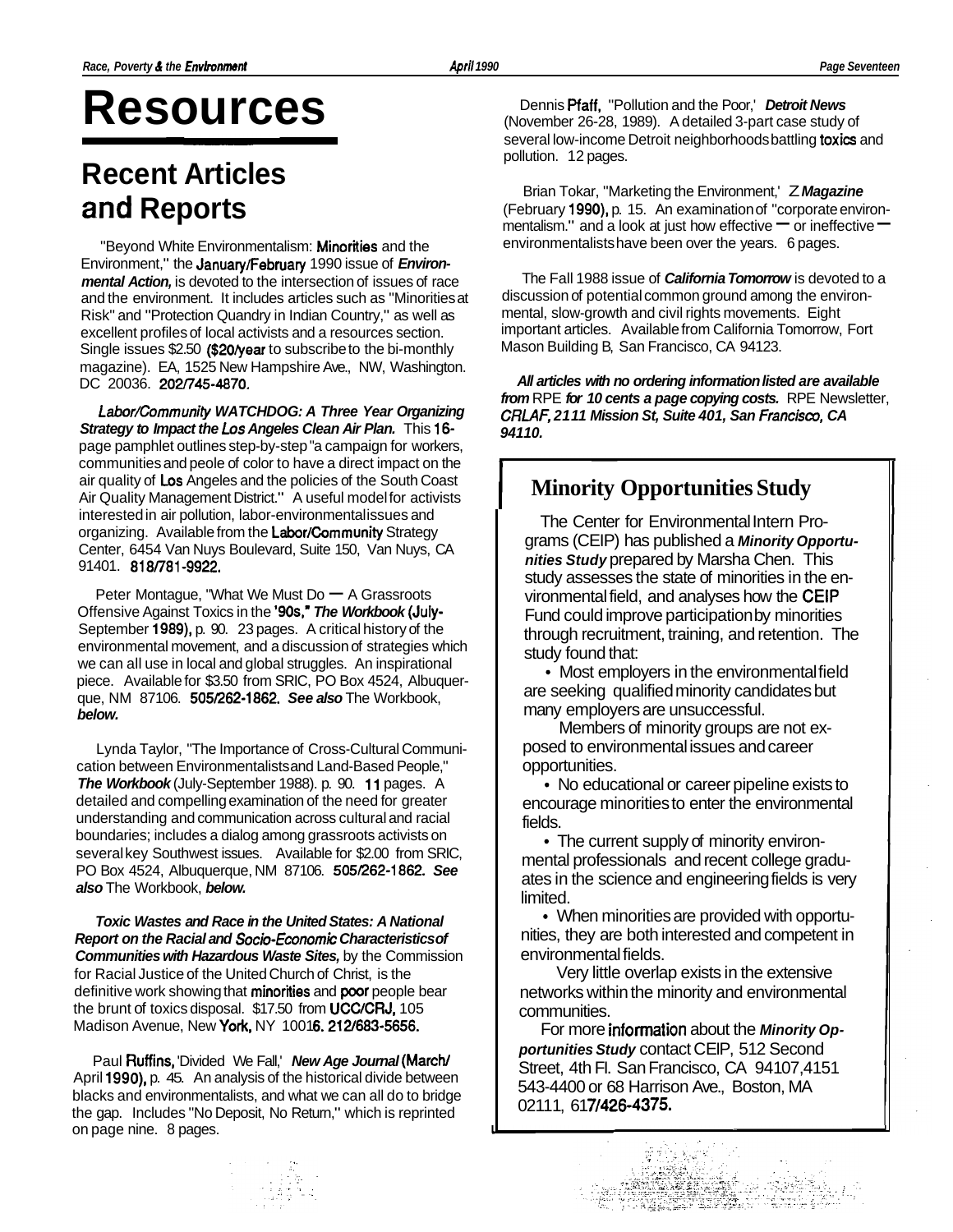### Resources, continued...

### **Books**

Robert Bullard, **Dumping in Dixie: Race, Class and Environmental Quality.** Available summer 1990 from Westview Press, 5500 Central Avenue, Boulder, CO 80301. 3031444-3541. Bullard, a UC-Riverside sociologist who has been studying the impact of environmental hazards on Blacks for more than 10 years, documents the rise of grassroots environmental groups in Black communities in the South.

Peter Berg, Beryl Magilavy, and Seth Zuckerman, **A Green City Program for San Francisco Bay Area and Towns.** Planet Drum Books, San Francisco. Presents a vision of what neighborhood groups and community based organizations can do to make cities more livable in balance with nature. There are readable chapters on urban planting, smart transportation, neighborhood character and empowerment, celebrating life place vitality, urban wild habitat and socially responsible small business and cooperatives.

Rick Simonson & Scott Walker, **The Graywolf Annual Five: Multicultural Literacy.** Graywolf Press, Saint Paul, 1988. Brings together essays by writers as diverse as James Baldwin, Carlos Fuentes, Michelle Cliff, Paula Gunn Allen, Ishmael Read and Wendell Berry. A single volume treasure chest of a variety of voices and heritages which contribute to the vibrant culture of the United States.

Peter Wentz, **Environmental Justice.** State University of New York Press, 1988. Provides philosophical background on questions of environmental justice, focusing on the manner in which benefits and burdens should be allocated when there is - a scarity of benefits and a surfeit of burdens. Valuable reading for anyone interested in the ethical issues in making the transition from current practices to more sustainable living patterns.

Wendell Berry, **The Hidden Wound.** North Point Press, San Francisco, 1988. A controversial personal essay about how racist conditioning and formative experience with blacks shaped his farming, writing and vision. Valuable insights on his childhood experiences of prejudice, how religion and language blunt the pain of racism, and the decline of farming and property ownership among blacks in the American South.

Jewelle Taylor Gibbs, Young, Black and Male In American: **An Endangered Species.** Auburn House, Dover, MA, 1988. Sociological study of the impact of educational, employment, criminal justice and health systems on inner city youth.

Brad Erikson and the Environmental Project on Central America (EPOCA), **A Call to Action: Handbook for Ecology, Peace and Justice.** Sierra Club Books, San Francisco, CA, 1990. Forward by Jesse Jackson.

### **Periodicals and Newsletters**

**Everyone's Backyard.** The bi-monthly newsletter of Citizens Clearinghouse for Hazardous Waste, this indispensable tool is full of news, advice, strategies and stories from grassroots struggles around the country. Now in its eighth year, **Everyone's Backyard** also includes news on polluting corporations and excellent regular columns on organizing and legal problems. \$25 membership dues in CCHW (\$15 low income) includes as subscription. CCHW, PO Box 926, Arlington, VA 22216. 7031276-7070.

**NACE News from the Grassroots.** The quarterly publication of Native Americans for a Clean Environment, this newsletter contains a wide variety of environmental news of interest "to all earthlings committed to the survival of the planet."  $$6/year$  subscription,  $$10$  (\$5 student, \$20 family) for membership in NACE. NACE, PO Box 1671, Tahlequah . OK 74465.

**RACHEL'S Hazardous Waste News.** "Providing news and resources to the Movement for Environmental Justice," RACHEL (which stands for the Remote Access Chemical Hazards Electronic Library) is a weekly one-page newsletter that is chock-full of incisive technical, strategic and policy information. Editor Peter Montague of the Environmental Research Foundation brings technical information into everyday language for all to use. \$2562 issues (\$8 students and seniors, \$250 for businesses and professionals). ERF, PO Box 3541, Princeton, NJ 08543. 6091683-0707.

**Toxic Times.** The newsletter of the National Toxics Campaign, published four times per year. Contains news and strategies from anti-toxics fights across the country, as well as useful strategies and resources. \$25 for one year includes membership in the National Toxics Campaign. NTC, 37 Temple Place, 4th Floor, Boston, MA 02111. 6171482-1477.

**The Workbook** Published by the Southwest Research and Information Center, the quarterly **Workbook** is a "fully indexed catalog of sources of information about environmental, social and consumer problems. It is aimed at helping people gain access to vital information that can help them assert control over their own lives." Each issue contains one feature article and 20+ pages of reviews of relevant publications. \$12/year. SRIC, PO Box 4524, Albuquerque, NM 87106. 505/262-1862.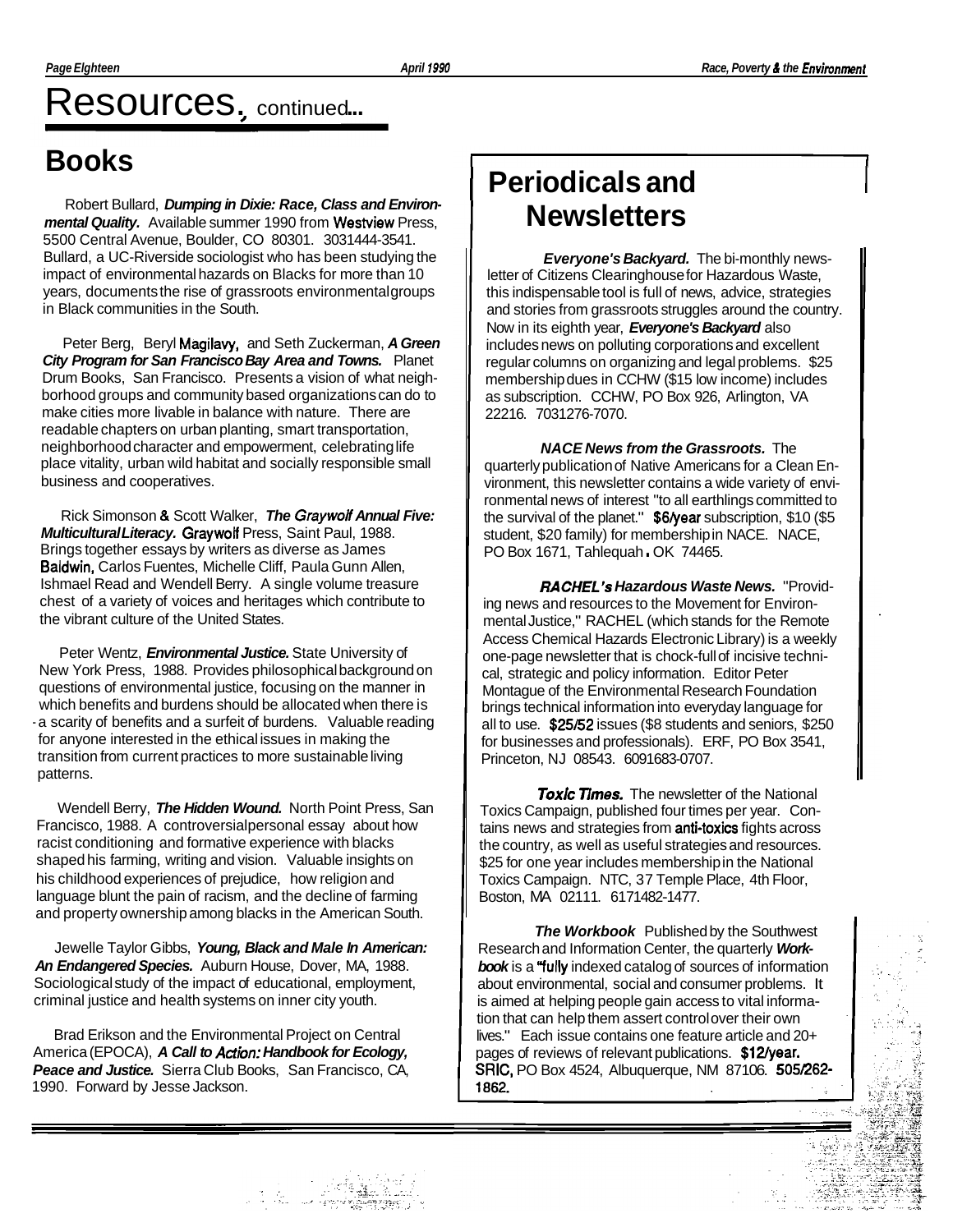#### >> **GREENS, from page 4**

eliminating racism in order to be broadly effective. **A** GCoC document called 'Ten Key Values of the American Green Movement" mentions "postpatriarchal values" and "respect for diversity" in a way that is. I believe. meant to "include" a commitment to justice for people of color and the working classes. **A** key insight of the women's movement reminds us that when women's issues **are** not explicity addressed, they are effectively wiped out and forgotten, not "included."

I applaud the commitment to the achievement of women's liberation that is present in at least the language of the Green movement. My concern with Green feminism is that it may be insufficiently informed by the vitality, experience, and wisdom of women of color and working class white women to be truly robust and healthy. I challenge the Greens to examine their conditioning around gender, race and class with equal vigor and to make racial and economic justice more explicit priorities. Let the Green movement name "post-racist" and "post-capitalist" as key values. I suspect that a phobia against being identified with leftist groups has hindered liberal Greens in the **U.S.** from developing a deep analysis of the injuries of class. Whatever the cost may be, these realities must be confronted, for if our values are inade quately named, they will be **inade**quately practiced.

Human beings are unique creatures in the history of the universe. The behavior of jaguars is highly predictable, and will vary within very strict limits from individual to individual. The same is **true** of oak trees, banana slugs, elephants, roses and all other species. Human individuals alone have the potential to introduce novelty into the universe. No one could have anticipated the appearance of Mother Therea, Mozart, Rosa Parks, Einstein, Rilke, Charlie Parker, Buckminster Fuller, Pope John XXIII, Alice Walker, Mohandas Gandhi, Carl Lewis, King

Asoka, Lily Tomlin, Bob Dylan, Mohamad, or you. Each human being is a completely new creature. In our incredible capacity to birth novelty and newness into the universe each human individual is in fact a "virtual species."

Every day that passes marks the unnecessary extinction of more than **fifty** new species. That's one species every 25 minutes. It is entirely possible that one of the species that will disappear form the Earth today is a plant with the unique capacity to manufacture an up-to-now undisovered molecular compound that would provide a key to putting an end to the **AIDS** horror, or to cancer. Every species is a once-in-auniverse event. If we lose one it is lost forever.

Every day that passes marks the unnecessary death of 28.000 children of hunger-related causes. That's 486 children every 25 minutes. Almost all of these children **are** People of Color. It is entirely possible that one the the

condition of "functional extinction" upon us.

The most precious natural resource on the planet at this time is novelty. We exist at a time in our evolutionary history when the Earth cannot continue to live and flourish without it. Human beings **are** the dimension of the Earth process designed to produce novelty. Oppression destroys it.

I call on the political and spiritual Green movements to continue taking the lead in defending the Earth, its air, its lands, its water, its non-human species. I also call on the Greens to become the leading champions for the liberation of **all** people, the defenders of the right of all people to birth their precious uniqueness into this world that so sorely needs it to survive. I challenge the Greens to move toward reflecting the gender, cultural, and class diversity of our current societies in their leadership, as well **as** rank-and-file membership. Let the Greens become

*It is entirely possible that one of the species that will disappear form the Earth today is a plant with the unique capacity to manufacture an upto-now undisovered molecular compound that would provide a key to putting an end to the AIDS horror.* 

28,000 children who will die today in the name of profit would otherwise grow into a world-saving scientist or poet of peace, a pivotal voice in the race between a sustainable relationhip to the Earth and a planetary holocaust. Every human individual is a one-in-a-universe event. If we lost one we lose him or her forever.

We should not minimize the impact on the planetary ecology of the needless loss of even a single human. Even when the direct effect of these oppressions is not physical death, the coercion of human beings into rigid roles of victim and persecutor imposes a

de Verde Verd*agen.*<br>De Carlo de Calar

known as the movement that befriended the Earth. Let them become known as the movement that befriended People of Color, befriended the poor and working classes, that befriended women. There is time to do everything that needs to be done and a way to do it. No one need be left out. I believe the Greens **are**  ready to meet this challenge.

*Victor* Lorris *is tk director of Catalyst Communications* **and** *a contributing editor of* Creation *magazine. He can be reached at* Creation, **P.O.** *Box 19216, Oakland, CA 94619, 41515474723.*